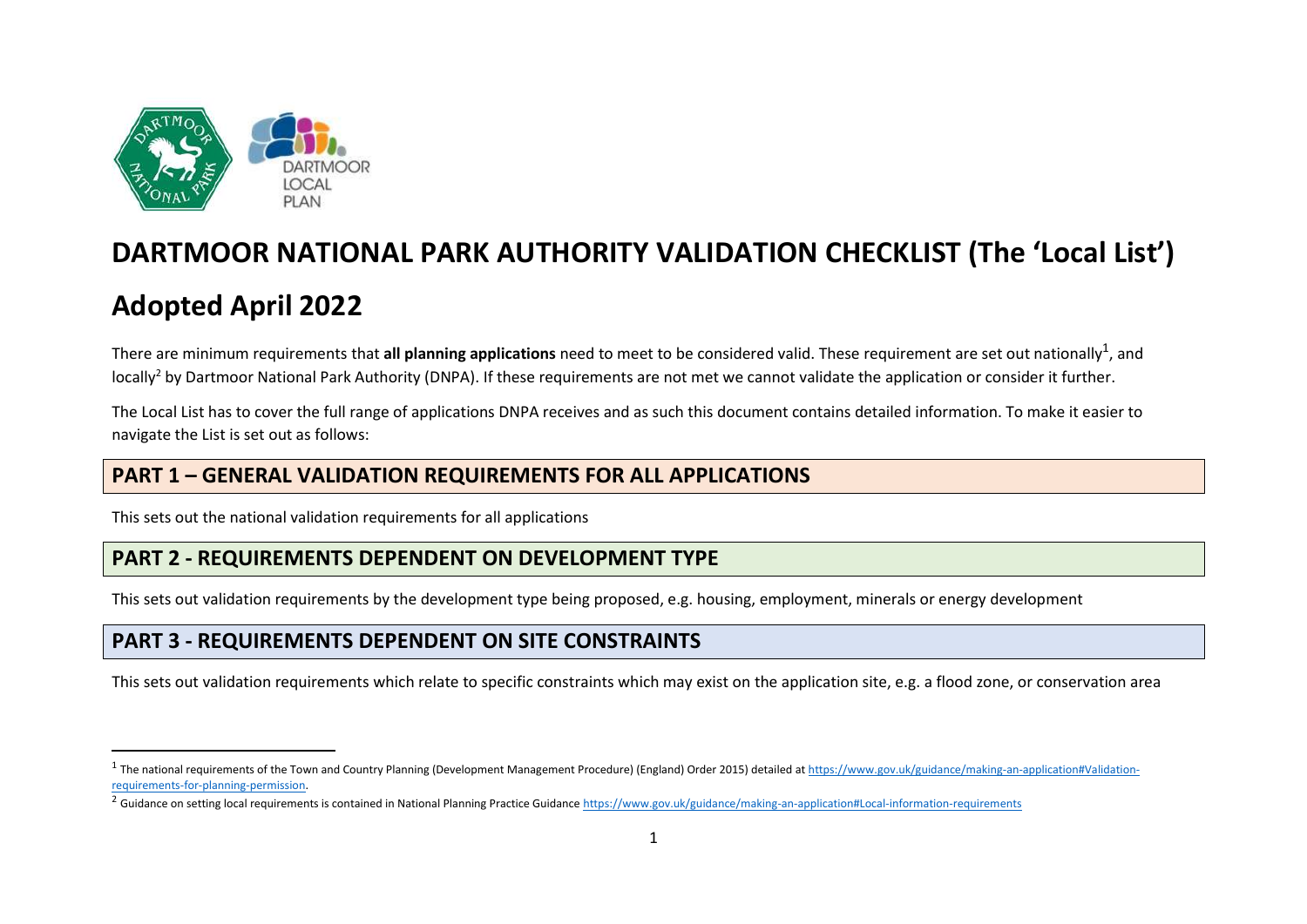## **PART 1 – GENERAL VALIDATION REQUIREMENTS FOR ALL APPLICATIONS**

The following are national validation requirements for all applications:

#### ➢ **A completed Application Form**

• Application Forms can be found on the [Planning Portal.](https://www.planningportal.co.uk/applications)

#### ➢ **The correct Application Fee**

• A fee guide and calculator can be found on the [Planning Portal](https://www.planningportal.co.uk/applications)*.*

#### ➢ **Ownership Certificates**

- An ownership certificate A, B, C or D must be completed stating the ownership of the property, this forms part of the planning application form.
- The Ownership Certificate incorporates an Agricultural Land Declaration to certify that any agricultural tenants have been notified prior to the submission of the application.
- Ownership Certificates are not required for Advertisement Consents or Lawful Development Certificates
- ➢ **Site Location Plan and Site/Block Plan** (see detailed guidance on plans and drawings below)
- ➢ **Design and Access Statement** (see detailed guidance below)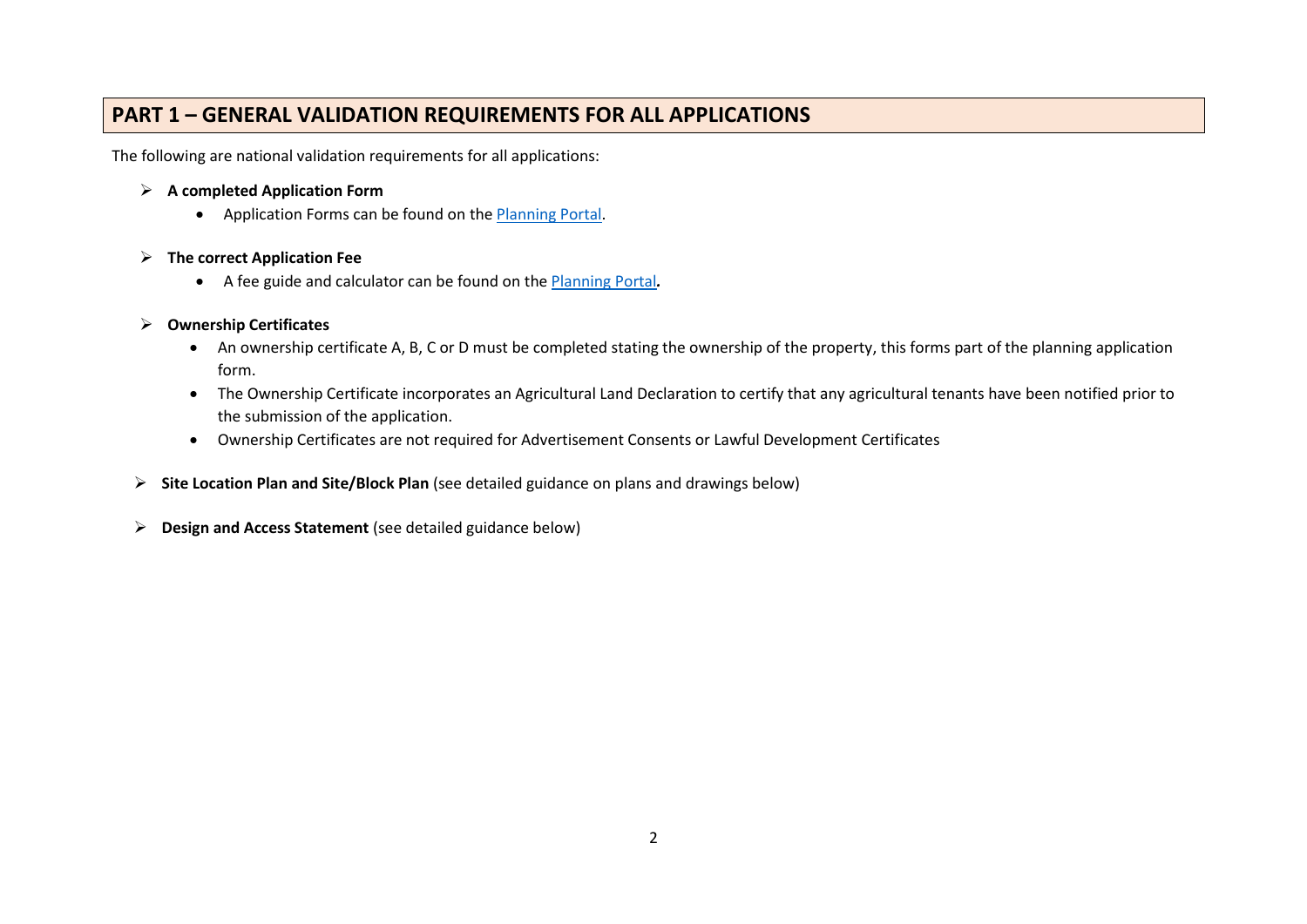### **1.1 Design and Access Statement**

All applications must include sufficient design information, including construction details, so design quality can be adequately assessed at the application stage and maintained through to completion<sup>3</sup>. The detail required will be proportionate to the scale of the development.

A Design and Access Statement (DAS) is a national validation requirement for:

- Major developments; and
- Listed Building applications; and
- Applications in Conservation Areas and World Heritages Sites where one or more dwellings are being created, or a building or buildings where new floor space of  $100m^2$  or more is being created.

A DAS statement is a short report that explains how a proposed development responds to the site and its setting and demonstrates that it can be accessed by prospective users.

#### A DAS must:

- Explain the design principles and concepts that have been applied to the development
- Demonstrate the steps taken to appraise the context of the development and how its design takes the context into account
- Explain how policies related to access have been taken into account
- State what consultation has taken place in relation to access and what account has been taken of the outcome
- Explain how specific issues related to access have been addressed

Applications for Listed Building Consent will require reference to the building's significance and the impact of any proposed works. This can be included as part of the DAS or submitted within a Statement of Heritage Significance (see SP 2.7, SP 2.8, SP 2.9).

<sup>3</sup> In accordance with Local Plan **Strategic Policy 1.5**.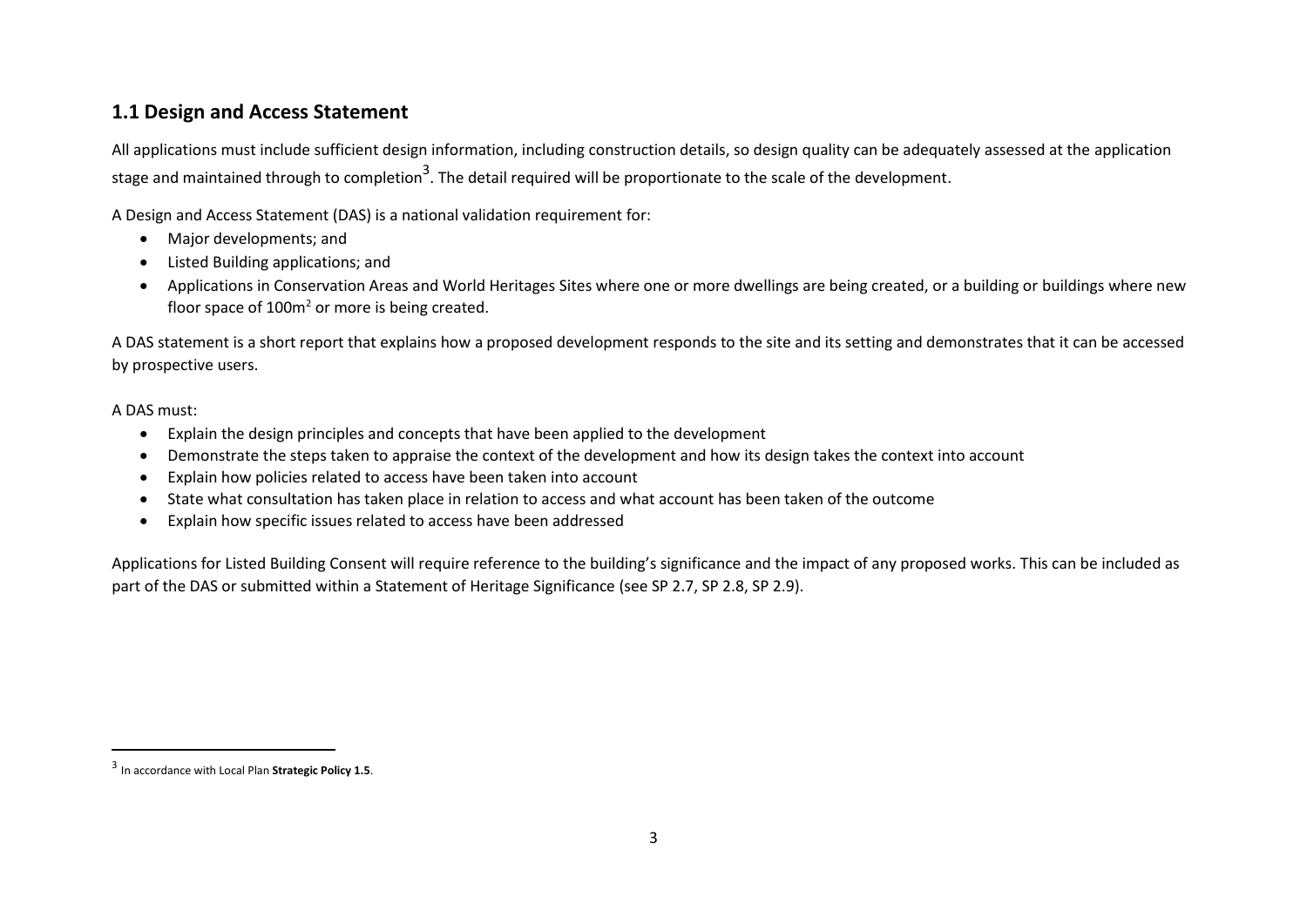### **1.2 Planning statement**

A Planning Statement will be required for more complex developments. A Planning Statement should set out the development's planning context, assess the need for the development how the proposal accords with relevant planning policies. It may also include details of pre-application consultations with the DNPA, statutory consultees and/or the wider community.

### **1.3 Wildlife, Geology, Invasive Species and Biodiversity Trigger Table**

All planning applications must be submitted with a **Wildlife, Geology, Invasive Species and Biodiversity Trigger Table** to identify if the proposed development will require a wildlife, geology, invasive species and biodiversity report to assess impacts on protected habitats or species.

If there is a 'yes' in any column of Part A or Part B of your trigger table, a wildlife, geology invasive species and biodiversity report must be prepared by a qualified and suitably experienced [ecological consultant](https://devoncc.sharepoint.com/:w:/s/PublicDocs/Environment/EZfMbGu3_ppJr_0L34azqNwBYENqoNNRUf_gmWaUQBsQnA?e=rMpAeB) and submitted with your application. If the report indicates that detailed protected species surveys are required these must be included with your planning application, unless agreed with the DNPA. The application cannot be validated without them.

If the report indicates that detailed protected species surveys are required these must also be included as part of the wildlife report. The application cannot be validated without them. See the [Wildlife and Geology Trigger Table for a](https://www.dartmoor.gov.uk/__data/assets/pdf_file/0018/428130/Wildlife-and-Geology-Trigger-Table.pdf) guide on when to survey.

Similarly, if the table indicates that the development needs to deliver biodiversity net gain or biodiversity enhancement features (as per Local Plan Policy 2.3) then details of these must be submitted with your application. It cannot be validated without them.

#### **1.4 Drainage**

All new developments (other than householder) must be accompanied by a surface water management plan which demonstrates how surface water from the development will be disposed of in a manner that does not increase flood risk elsewhere, in accordance with Sustainable Drainage Systems (SuDS) principles, and following the hierarchy of discharge solutions as set out in Section 10 of [Devon](https://www.devon.gov.uk/floodriskmanagement/planning-and-development/suds-guidance/)  [County Council's SuDS](https://www.devon.gov.uk/floodriskmanagement/planning-and-development/suds-guidance/) guidance.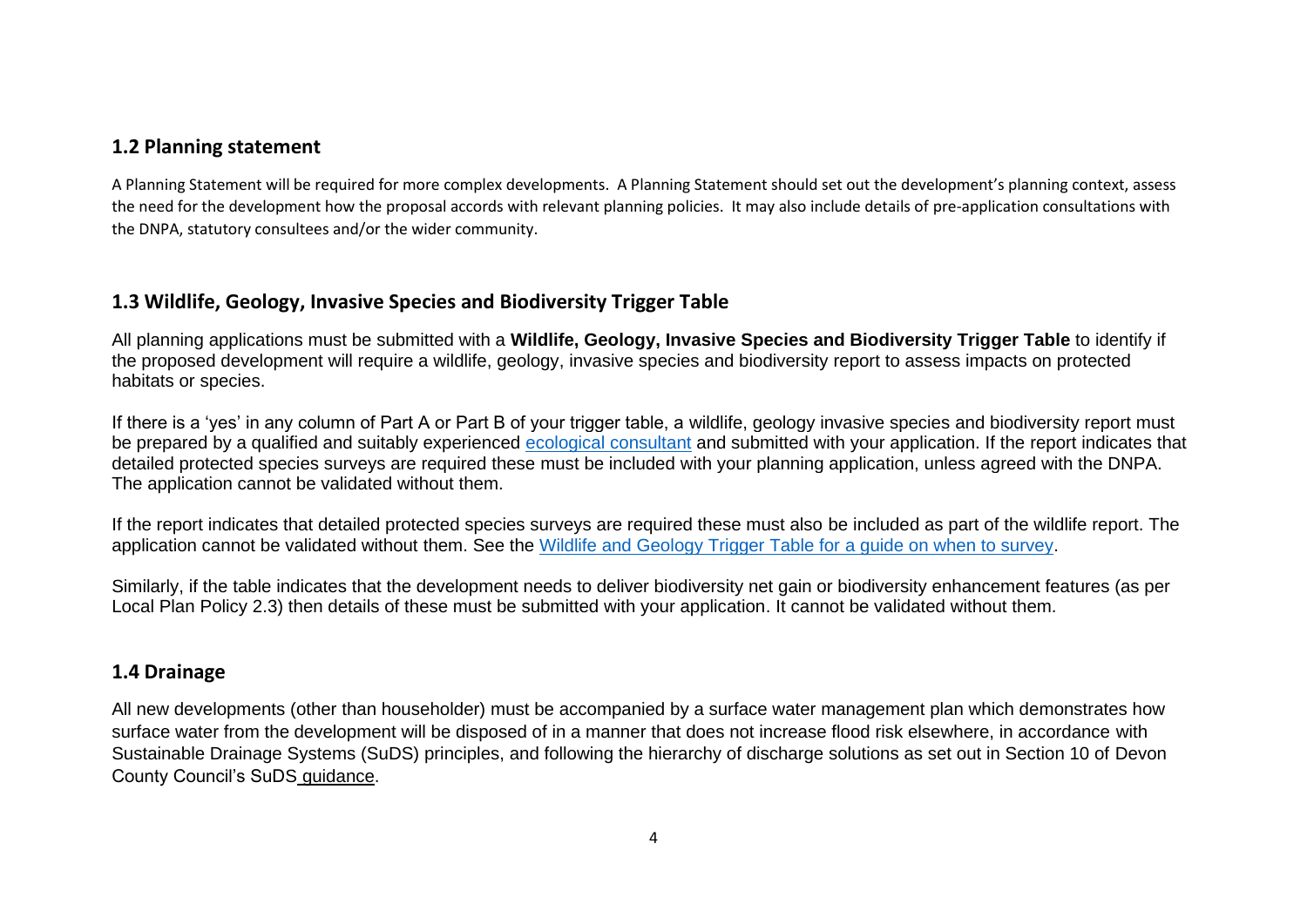All developments which are not connected to the main sewer need to be accompanied by details of the alternative foul drainage arrangements, (Foul Drainage Assessment (FDA)).

#### **1.5 Plans, Drawings and other Documents**

The following general principles apply to all plans and drawings submitted with planning applications. They must:

- be up to date, accurate and consistent
- be drawn to a recognised metric scale, which must be indicated on the drawing;
- include a scale bar;
- be drawn in 2D only;
- show the direction of north and be orientated in the same direction (i.e. an existing plan should be orientated the same way as the proposed plan);
- be clearly numbered, including numbered revisions (where necessary we will number plans);
- be capable of being printed to a maximum of A3 size. (The plan should indicate the size to be printed at A3, A4 etc);
- not show previous application numbers or date stamps (e.g. for resubmitted applications);
- be of a quality that will be clear once uploaded to the website;
- be no larger than 10mb in file size as these cannot be published online;
- not contain any signatures, due to GDPR, including accompanying reports, e-signatures are acceptable on forms for planning application purposes;
- be submitted as PDF file types;

All documents (in particular Site Location Plans and Site/Block Plans) should not breach Crown Copyright (e.g. A Land Registry document, photocopy or an image copied from the internet, such as Google Maps). To protect copyright, plans should clearly indicate a Licence Number to confirm that the user has the authority to reproduce the plans.

The following plan requirements must be met by all applications.

| <b>Document</b><br><b>Description</b> | What's required?                                                                                                                                                                                                                                                             | <b>Further guidance</b>                                                                                                     |
|---------------------------------------|------------------------------------------------------------------------------------------------------------------------------------------------------------------------------------------------------------------------------------------------------------------------------|-----------------------------------------------------------------------------------------------------------------------------|
| Site Location Plan <sup>1</sup>       | All plans should:<br>Be based upon an up-to-date Ordnance Survey Map and drawn to scale 1:1,250 or<br>1:2,500<br>In isolated locations, a plan at a smaller scale (e.g. 1:10,000) may be necessary to<br>$\circ$<br>show the site's location relative to nearby settlements. | Maps can be purchased from an<br>Ordnance Survey retailer or via<br>the Planning Portal at<br>planningportal.co.uk/buyaplan |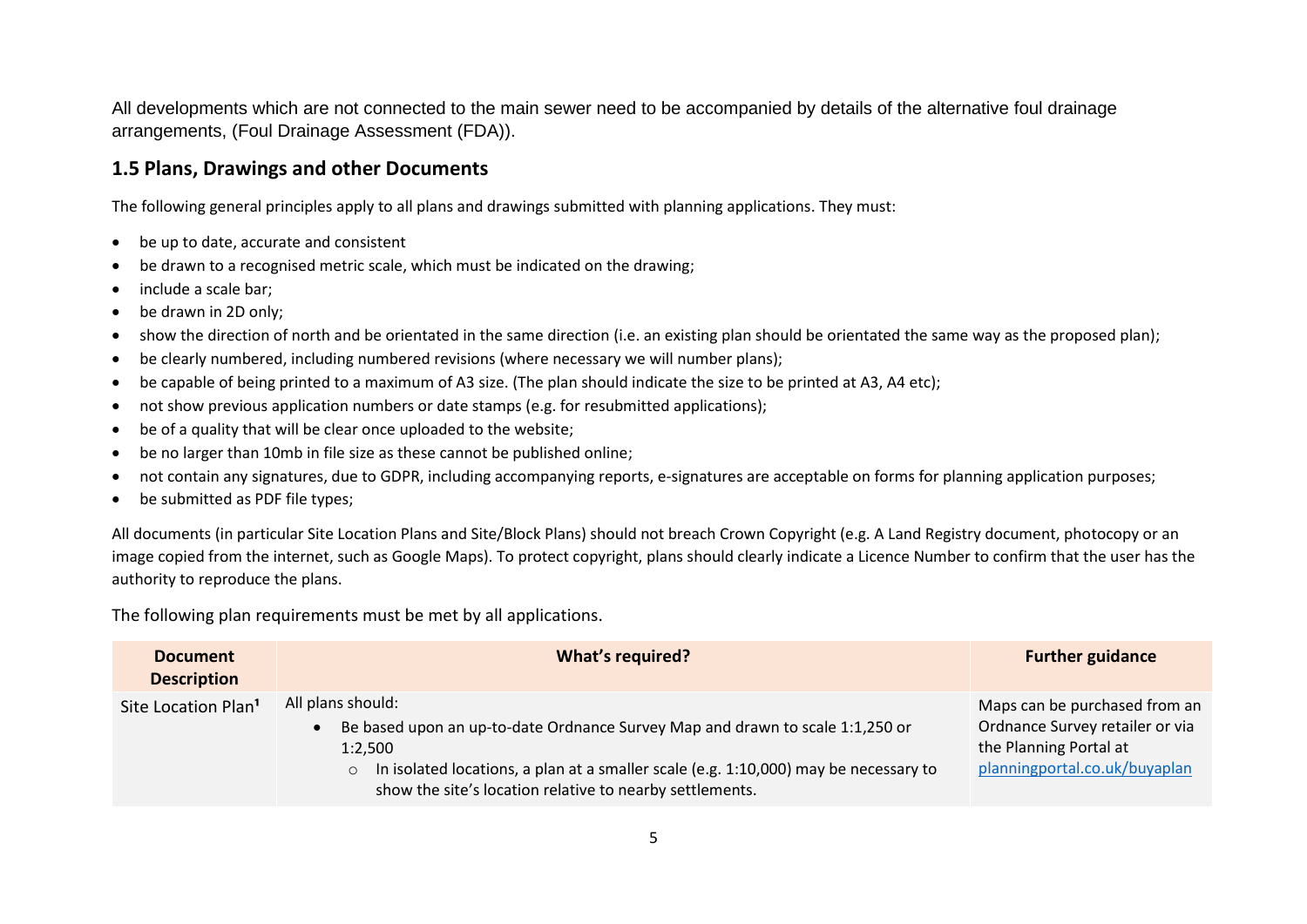| <b>Document</b><br><b>Description</b> | <b>What's required?</b>                                                                                                                                                                                                                                                                                                                                                                                                                                                                                                                                                                                                                                                                                                                                                                                                 | <b>Further guidance</b>                                                                                                     |
|---------------------------------------|-------------------------------------------------------------------------------------------------------------------------------------------------------------------------------------------------------------------------------------------------------------------------------------------------------------------------------------------------------------------------------------------------------------------------------------------------------------------------------------------------------------------------------------------------------------------------------------------------------------------------------------------------------------------------------------------------------------------------------------------------------------------------------------------------------------------------|-----------------------------------------------------------------------------------------------------------------------------|
|                                       | Copies of Copyright plans from other sources must not be used, such as extracts<br>$\circ$<br>from published policy documents or online mapping services.<br>Show the application site clearly edged in red (this must include all land necessary to<br>$\bullet$<br>carry out the proposed development such as site access, car parking, visibility splays,<br>engineering and drainage works, on- and off-site biodiversity enhancement, landscaping<br>and open areas around buildings).<br>Show a blue line around any other land within the applicant's ownership, close to or<br>$\bullet$<br>adjoining the application site.<br>Applications for Agricultural Buildings or Dwellings should be accompanied by an<br>$\circ$<br>additional location plan to identify all land owned and/or rented on the holding. |                                                                                                                             |
| Site/Block Plan                       | All plans should:<br>Be drawn to scale 1:200 or 1:500;<br>$\bullet$<br>Provide accurate details of the location of the development and its relationship to other<br>$\bullet$<br>buildings and boundaries on or adjoining the site;<br>Should identify a fixed Ordnance Survey (OS) Datum point (a permanent reference point<br>$\bullet$<br>from which measurements or levels may be taken); and<br>Identify any features, landscaping (including any significant trees on or adjoining the<br>$\bullet$<br>site), roads (including any access arrangements), details of any public rights of way<br>crossing or adjoining the site, the extent of any hard surfacing and any boundary<br>treatment including walls, fencing or hedgebanks.                                                                            | Maps can be purchased from an<br>Ordnance Survey retailer or via<br>the Planning Portal at<br>planningportal.co.uk/buyaplan |
| <b>Elevation drawings</b>             | Proposed elevations should be provided with all applications for new, replacement, or extended<br>buildings, and applications for external alterations. Existing elevations are also required to<br>evidence the original dwelling for householder extensions and replacement dwellings. For Listed<br>Building Consent Applications you must submit both existing and proposed elevations at scale<br>1:50 and include the whole building elevation (rather than a part of it).<br>All elevations should:<br>Be to a scale of 1:50 or 1:100 and indicate the elevation direction<br>Show all elevation(s) relevant to the proposal;                                                                                                                                                                                    |                                                                                                                             |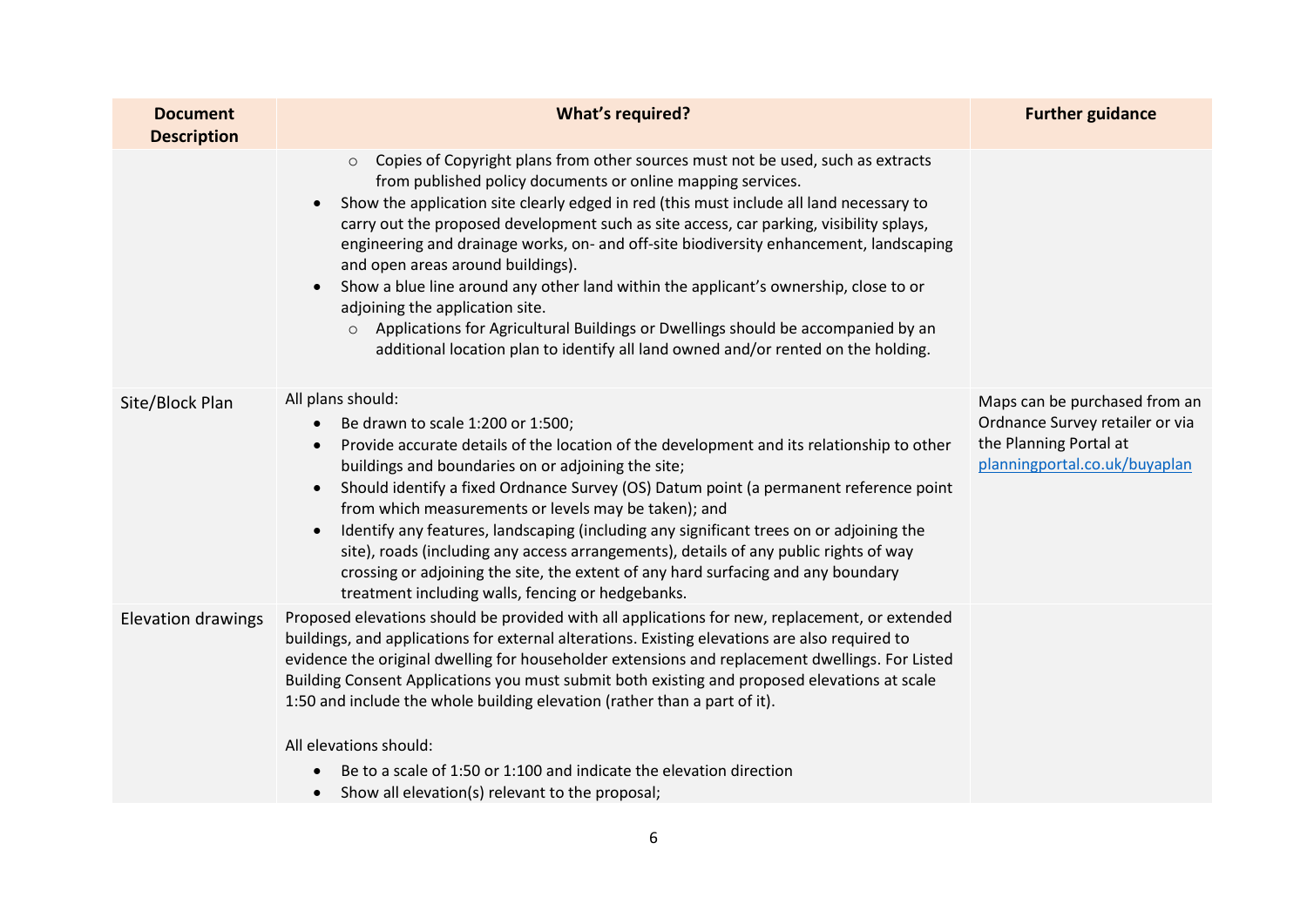| <b>Document</b><br><b>Description</b> | <b>What's required?</b>                                                                                                                                                                                                                                                                                                                                                                                                                                                                                                                   | <b>Further guidance</b> |
|---------------------------------------|-------------------------------------------------------------------------------------------------------------------------------------------------------------------------------------------------------------------------------------------------------------------------------------------------------------------------------------------------------------------------------------------------------------------------------------------------------------------------------------------------------------------------------------------|-------------------------|
|                                       | Be annotated with the proposed materials and mark key dimensions (length, width,<br>height) of any new structures;<br>Indicate other buildings attached to the elevation and the main features of that adjoining<br>building (e.g. details of doors, windows on the same elevation of an adjoining terraced or<br>semi-detached dwelling); and<br>Show ground levels either side of any structure, where a change of level is proposed the<br>difference in levels should be shown, it is also helpful to indicate Finished Floor Levels. |                         |
| <b>Floor Plans</b>                    | Proposed floor plans should be provided with all applications. Existing floor plans are required to<br>evidence the original dwelling for householder extensions and replacement dwellings. For Listed<br>Building Consent Applications, you must submit both existing and proposed floor plans at scale<br>1:50 and include the whole building elevation (rather than a part of it).                                                                                                                                                     |                         |
|                                       | The floor plans should:                                                                                                                                                                                                                                                                                                                                                                                                                                                                                                                   |                         |
|                                       | be to scale 1:50 or 1:100 and must show the whole floor area concerned; and                                                                                                                                                                                                                                                                                                                                                                                                                                                               |                         |
|                                       | identify any walls, features or buildings to be demolished<br>for change of use applications floor plans should denote the use of each room and<br>$\circ$<br>use colour (boundary edged rather than block shading) to distinguish between<br>existing and proposed floorspace.                                                                                                                                                                                                                                                           |                         |

In addition to the plans set out above, the following may also be required where they are relevant to the proposal. It is the applicant's responsibility to identify whether any of these plans are required to support their application. DNPA [can provide advice at pre-application](https://www.dartmoor.gov.uk/living-and-working/planning/planning-advice) stage.

| <b>Document</b><br><b>Description</b>  | <b>What's required?</b>                                                                                                                                                                                                                                                                                              | <b>Further guidance</b> |
|----------------------------------------|----------------------------------------------------------------------------------------------------------------------------------------------------------------------------------------------------------------------------------------------------------------------------------------------------------------------|-------------------------|
| <b>Cross Sectional</b><br><b>Plans</b> | Where there are changes in ground levels or floors then Cross-Sectional plans should be<br>provided.<br>These drawings should be at scale 1:50 or 1:100 (i.e. compatible with the elevation<br>drawings and floor plans) and should show at least one cross-section through the new<br>building and indicate levels. |                         |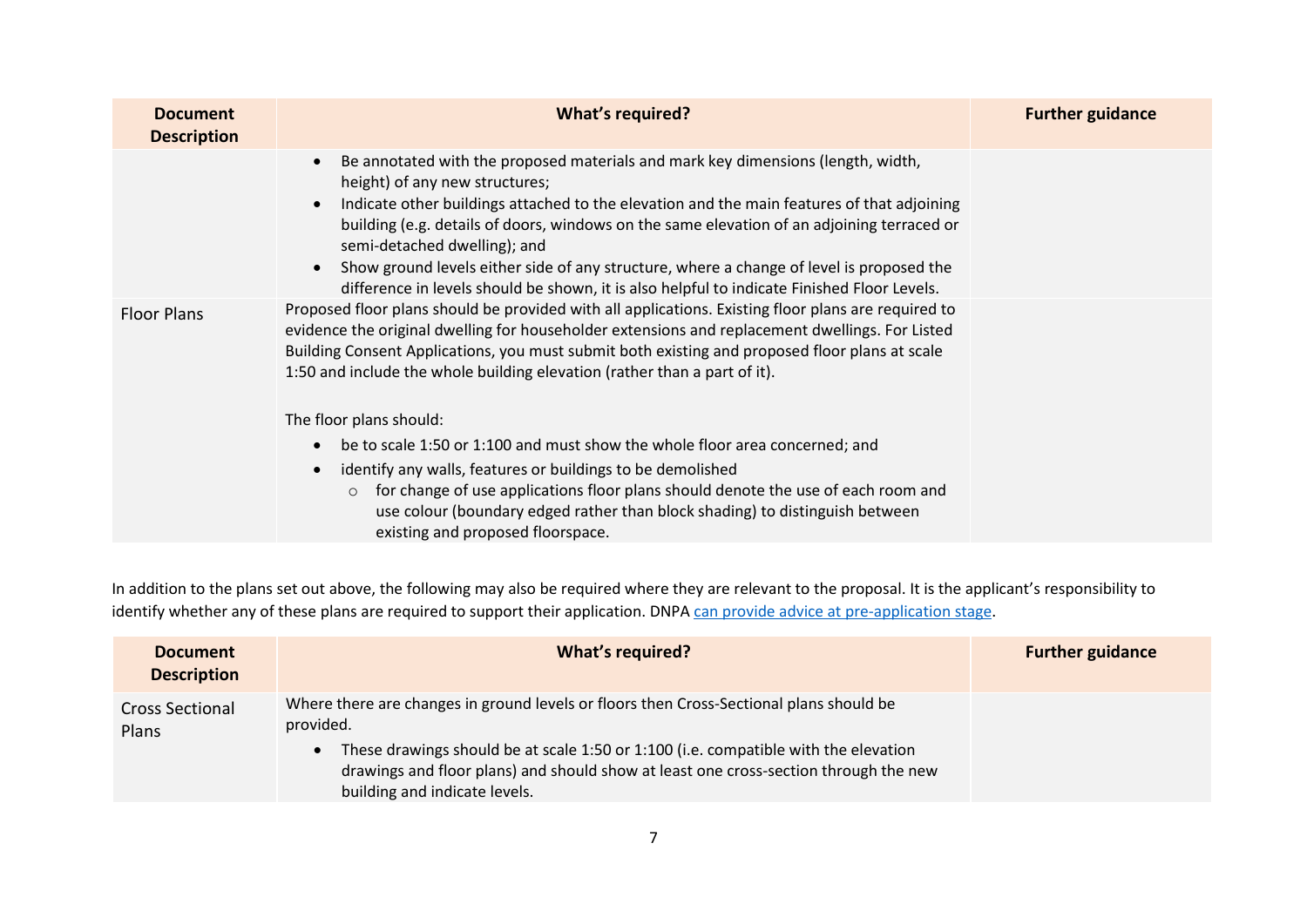| <b>Document</b><br><b>Description</b> | <b>What's required?</b>                                                                                                                                                                                                                                                                                                                                                                                                                                                                                                                   | <b>Further guidance</b> |
|---------------------------------------|-------------------------------------------------------------------------------------------------------------------------------------------------------------------------------------------------------------------------------------------------------------------------------------------------------------------------------------------------------------------------------------------------------------------------------------------------------------------------------------------------------------------------------------------|-------------------------|
| Site Levels Plan                      | Where new buildings are proposed and/or there are proposed changes to the site levels, a Site<br>Levels plan must be provided.<br>The plans should:<br>be to scale 1:200 or 1:500.<br>show existing site levels, Finished Floor Levels of any new buildings, and must relate to<br>an identified OS datum point<br>show existing and proposed ground levels where excavation works are proposed                                                                                                                                           |                         |
| <b>Street Scene Plans</b>             | Street scene plans are necessary where the proposal will significantly affect a road frontage, or<br>where there are concerns regarding the height and appearance of new buildings.<br>The plans are usually at scale 1:100 or 1:200.<br>They should illustrate the proposed development alongside neighbouring properties for<br>a sufficient length of the street.                                                                                                                                                                      |                         |
| <b>Specialist Plans</b>               | It is occasionally necessary to show specific details at a larger scale (1:5, 1:10 or 1:20) to show<br>architectural detailing, technical specifications, etc. These plans are often requested on<br>applications involving listed buildings.<br>Detailed plans may also be required on other applications, for example to demonstrate the<br>means of illumination behind an advertisement fascia sign, or in relation to mitigation measures<br>for protected species, showing details of access points, roosting areas, materials etc. |                         |

# **1.5 Supplementary information**

| <b>Document</b><br><b>Description</b> | <b>What's required?</b>                                                                                                                                                                                                                   | <b>Further guidance</b>                                                                                 |
|---------------------------------------|-------------------------------------------------------------------------------------------------------------------------------------------------------------------------------------------------------------------------------------------|---------------------------------------------------------------------------------------------------------|
| Photographs &<br>Photomontages        | Photographs and photomontages can provide useful background information. Some examples<br>may be:<br>Large-scale developments where a photomontage can demonstrate a proposal's<br>integration with the existing street scene/environment | To judge the impact of<br>development in a wider<br>landscape setting see<br>www.landscapeinstitute.org |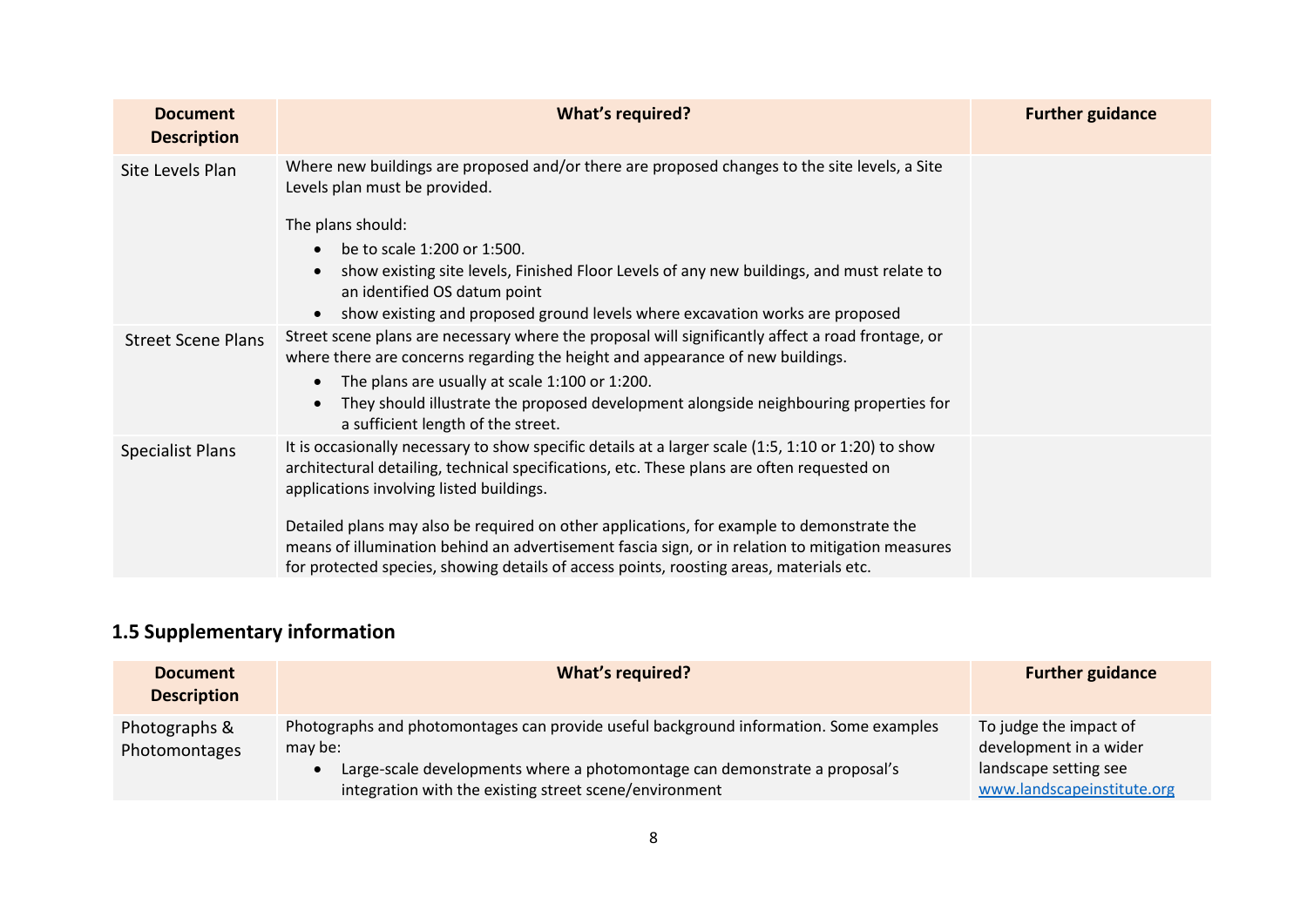| <b>Document</b><br><b>Description</b> | What's required?                                                                                                                                                                                                                                                 | <b>Further guidance</b>                              |
|---------------------------------------|------------------------------------------------------------------------------------------------------------------------------------------------------------------------------------------------------------------------------------------------------------------|------------------------------------------------------|
|                                       | Advertisement applications, to demonstrate how a new fascia or projecting sign would<br>$\bullet$<br>look on an existing shop front<br>Listed Building applications, where a series of photographs are contained within a<br>Statement of Heritage Significance. | /PDF/Contribute/LIPhotography<br>AdviceNote01-11.pdf |
| <b>Materials</b>                      | It is helpful to specify samples of materials, e.g. roofing slate or tiles, surfacing materials etc. If<br>these are considered acceptable it may prevent a condition being placed on for approval of<br>detailed materials, speeding up the process.            |                                                      |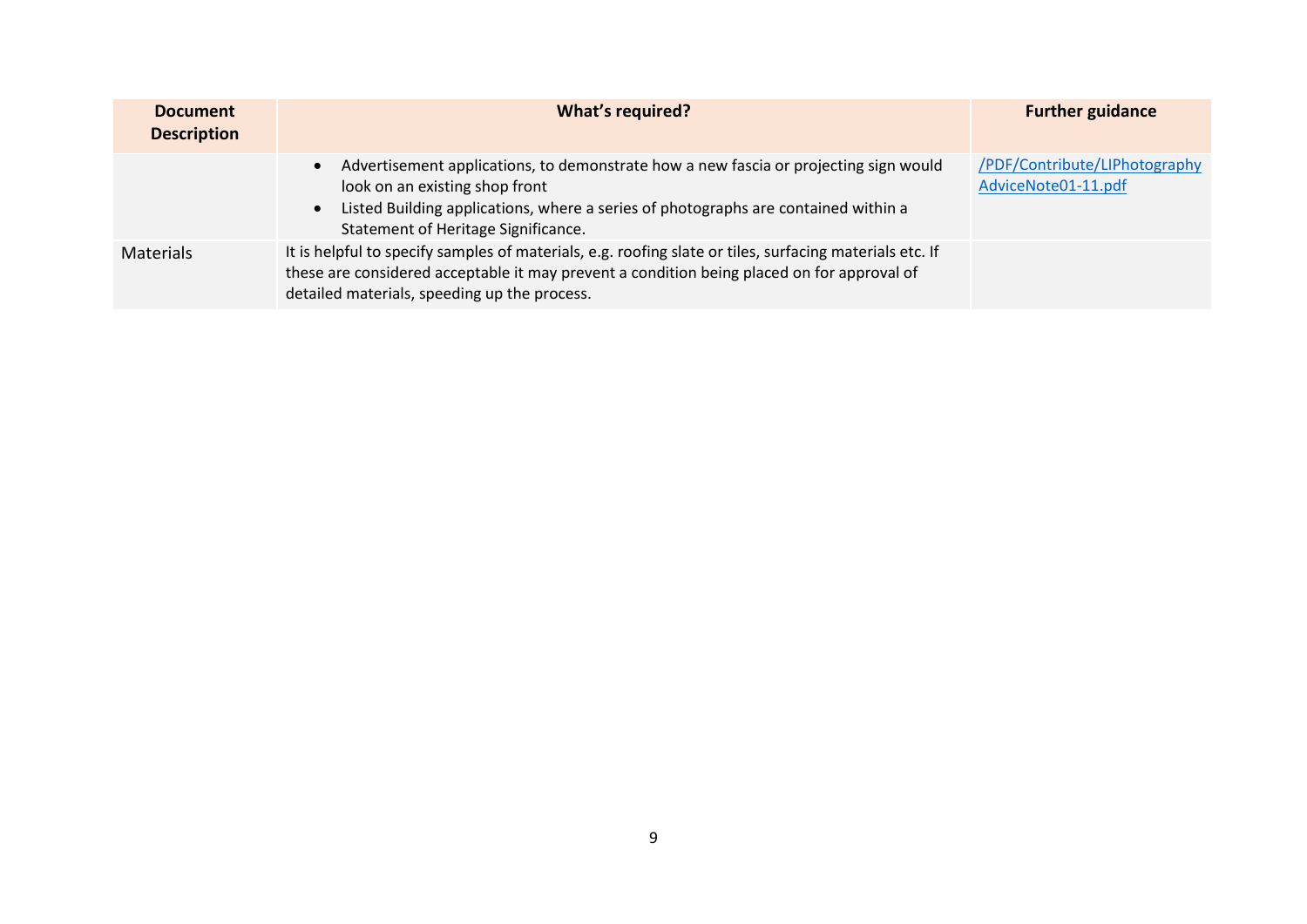## **PART 2 - REQUIREMENTS DEPENDENT ON DEVELOPMENT TYPE**

The following requirements relate to the development type proposed e.g. housing, employment, minerals or energy development. For an application to be valid you should provide all information relevant to your proposed development, in many cases this will mean providing requirements against two or more development type categories.

| <b>Development</b><br><b>Type</b>                                                              | <b>Policy Requirement and threshold</b>                                                                                                                                                                                                                     | Policy <sup>4</sup> | <b>Validation requirements</b>                                                                                                                                                                                                                                                                                                                                                                                                                                                                                                              | <b>Further guidance</b>                                             |
|------------------------------------------------------------------------------------------------|-------------------------------------------------------------------------------------------------------------------------------------------------------------------------------------------------------------------------------------------------------------|---------------------|---------------------------------------------------------------------------------------------------------------------------------------------------------------------------------------------------------------------------------------------------------------------------------------------------------------------------------------------------------------------------------------------------------------------------------------------------------------------------------------------------------------------------------------------|---------------------------------------------------------------------|
| <b>External lighting</b>                                                                       | All development proposals should avoid<br>external lighting. Where external lighting is<br>demonstrated to be absolutely necessary<br>its design should avoid all adverse impacts,<br>or as a last resort mitigate them to the<br>greatest possible extent. | SP 2.6              | The location and design of any external lighting on<br>the development should be clearly shown on<br>submitted plans. Justification for the proposed<br>lighting should be provided in the DAS, together<br>with a description of what has been done to avoid<br>and/or mitigate potential impacts in accordance<br>with Strategic Policy 2.6.                                                                                                                                                                                              | ILP Guidance Note 1 for the<br>reduction of obtrusive light<br>2021 |
| Residential<br>alterations,<br>extensions,<br>outbuildings,<br>and<br>replacement<br>dwellings | Residential extensions, alterations,<br>outbuildings and replacement dwellings<br>should not exceed the habitable floorspace<br>of the original dwelling by more than 30%                                                                                   | P 3.7               | All schemes should provide an assessment which<br>evidences:<br>• the floor area (GIA) of the 'original dwelling'<br>• the habitable floorspace (GIA) of the proposed<br>development<br>• the non-habitable floorspace (GIA) of the<br>proposed development.<br>The 'original dwelling' is defined in the Local Plan<br>(para 3.8.5) as the dwelling as it existed on 1 April<br>1995 or the original dwelling if constructed after<br>this date. A variety of information is considered<br>suitable, including dated photographs, building | Local Plan section 3.8                                              |

<sup>4</sup> Policies are contained in the Dartmoor Local Plan 2018-2036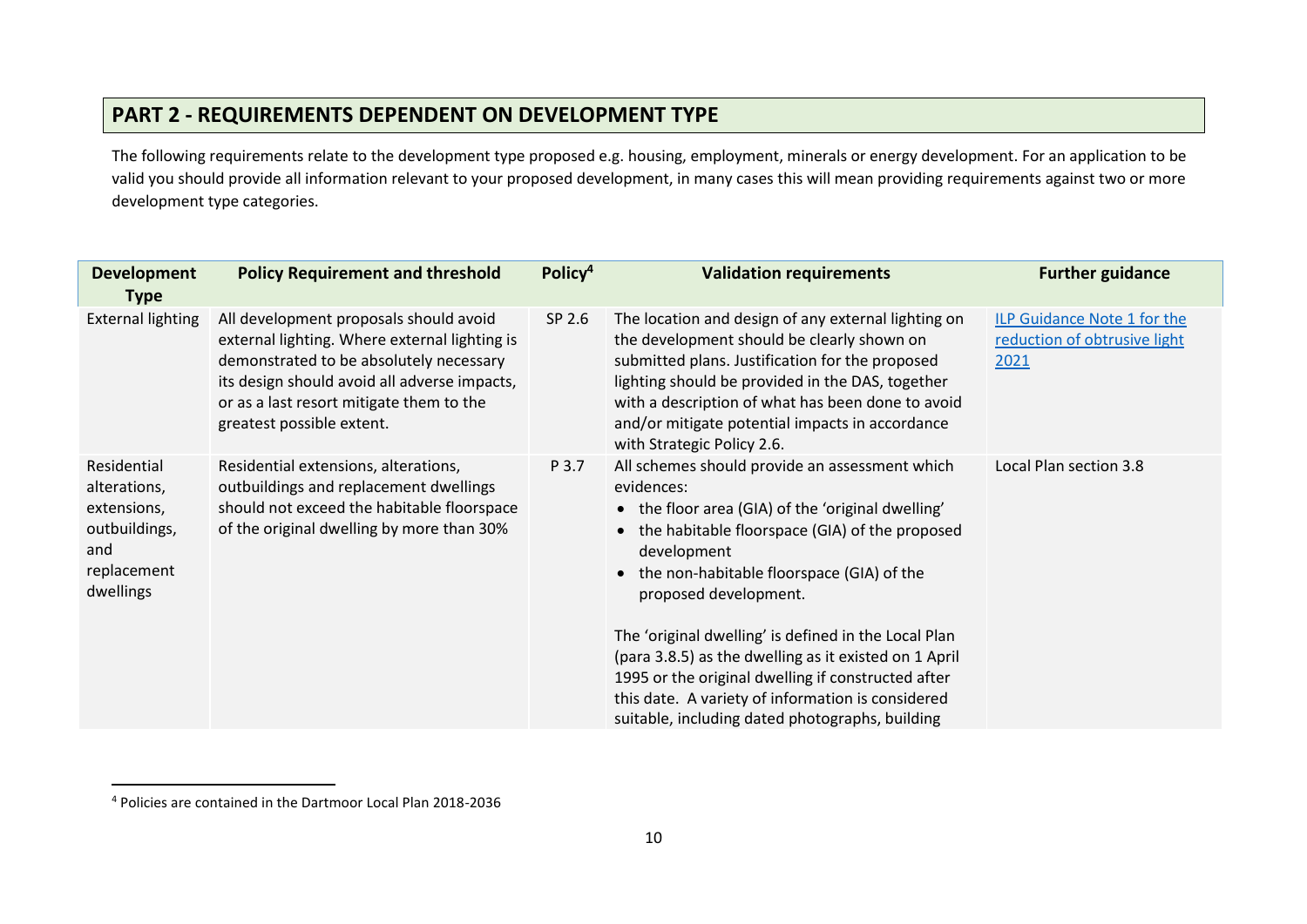| <b>Development</b> | <b>Policy Requirement and threshold</b>                                                                                                                                                                                                   | Policy <sup>4</sup> | <b>Validation requirements</b>                                                                                                                                                                                                                                    | <b>Further guidance</b>                                               |
|--------------------|-------------------------------------------------------------------------------------------------------------------------------------------------------------------------------------------------------------------------------------------|---------------------|-------------------------------------------------------------------------------------------------------------------------------------------------------------------------------------------------------------------------------------------------------------------|-----------------------------------------------------------------------|
| <b>Type</b>        |                                                                                                                                                                                                                                           |                     |                                                                                                                                                                                                                                                                   |                                                                       |
|                    |                                                                                                                                                                                                                                           |                     | regulation certificates, aerial photographs, planning<br>decisions and drawings, etc.<br>'Habitable floorspace' is defined in the Local Plan                                                                                                                      |                                                                       |
|                    |                                                                                                                                                                                                                                           |                     | (para 3.8.6) as the areas of the dwelling which are<br>usually lived in (living rooms, kitchens, bathrooms,<br>hallways etc.). A definition is available in the Local<br>Plan Glossary.                                                                           |                                                                       |
| Residential        | All new residential buildings must achieve<br>a minimum 10% reduction in carbon<br>emissions over Building Regulations Part L<br>2013; or Association for Environment<br><b>Conscious Building (AECB) or Passivhaus</b><br>certification. | SP 1.6              | The Design and Access Statement (DAS) should<br>confirm which of the required energy efficiency<br>standards will be met. Providing evidence that these<br>requirements, and the air tightness tests and on-site<br>training required by policy, can be achieved. | <b>Building Regulations Approved</b><br><b>Document L</b>             |
|                    |                                                                                                                                                                                                                                           |                     | Meeting the policy requirements will be a condition<br>of consent. Provision of all the relevant post-<br>completion and training certification will allow the<br>condition to be signed off.                                                                     |                                                                       |
|                    | Development involving 2 or more homes or<br>a site area of 0.2 Ha or more will be<br>required to deliver 10% biodiversity net<br>gain.                                                                                                    | SP 2.3              | For biodiversity net gain a suitably qualified<br>ecological consultant must be employed to assess<br>the proposal against Natural England's Biodiversity<br>Metric 3.0 (or as superseded) and a report<br>submitted which allows DNPA to assess the              | <b>Natural England Biodiversity</b><br><b>Metric 3.0 and Guidance</b> |
|                    | Development falling below the above<br>threshold will be required to deliver<br>biodiversity enhancement by making a<br>proportionate on-site contribution to<br>wildlife in accordance with Table 2.2.                                   |                     | application against the 10% biodiversity net gain<br>policy requirement. The assessment must be<br>completed in accordance with Natural England's<br>guidance and must adhere to the contained rules<br>and principles.                                           |                                                                       |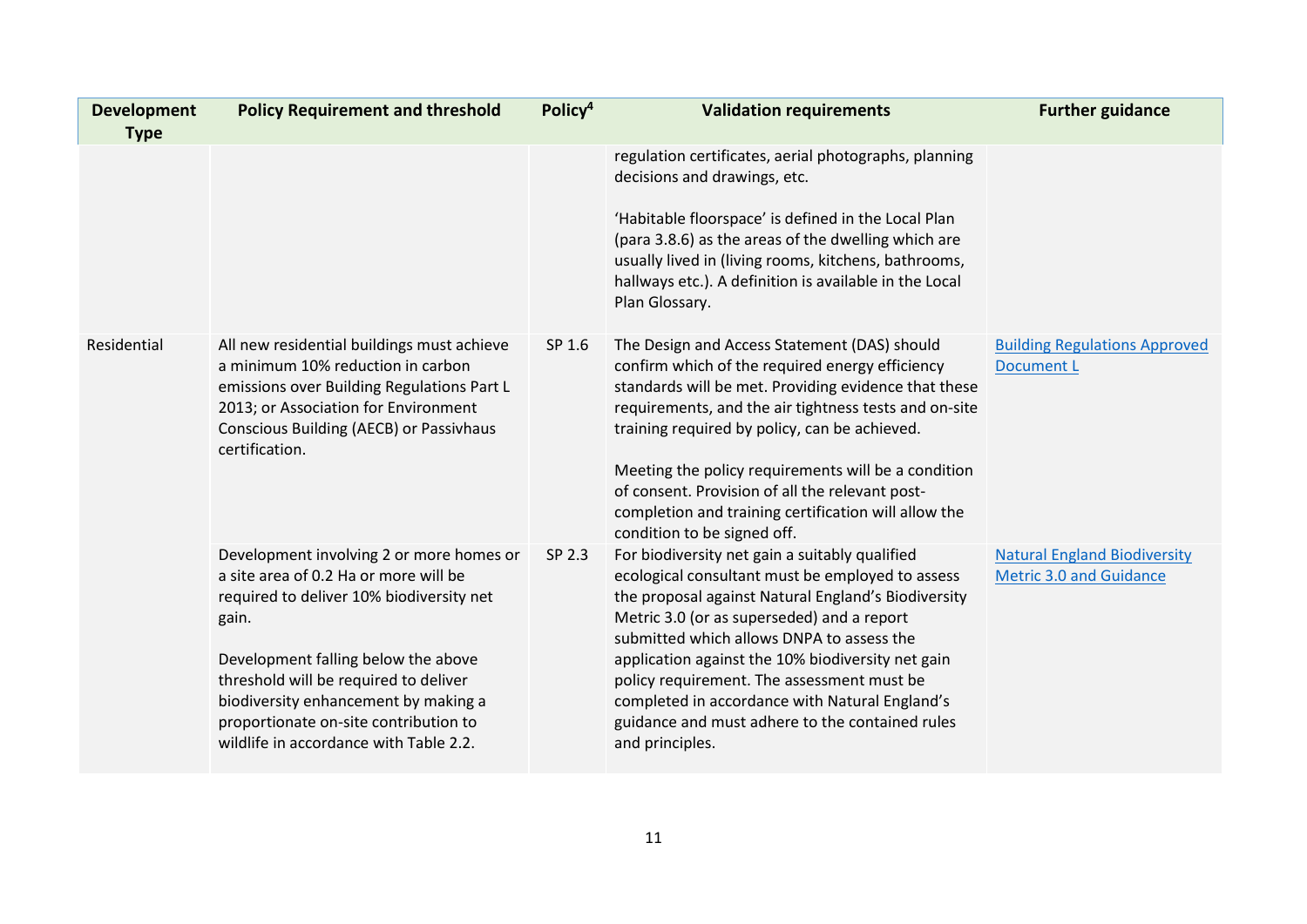| <b>Development</b><br><b>Type</b> | <b>Policy Requirement and threshold</b>                                                                          | Policy <sup>4</sup> | <b>Validation requirements</b>                                                                                                                                                                                                                                                                                                                                                                                                                                                                                                                                                                                                                                                                                                  | <b>Further guidance</b>            |
|-----------------------------------|------------------------------------------------------------------------------------------------------------------|---------------------|---------------------------------------------------------------------------------------------------------------------------------------------------------------------------------------------------------------------------------------------------------------------------------------------------------------------------------------------------------------------------------------------------------------------------------------------------------------------------------------------------------------------------------------------------------------------------------------------------------------------------------------------------------------------------------------------------------------------------------|------------------------------------|
|                                   |                                                                                                                  |                     | For biodiversity enhancement the DAS should make<br>clear which enhancement features will be provided<br>and the drawings should show where these will be<br>located, together with any necessary details to<br>ensure the features are installed and managed<br>appropriately for the benefit of wildlife.                                                                                                                                                                                                                                                                                                                                                                                                                     |                                    |
|                                   | Housing development on allocated sites<br>and windfall sites must identify a current<br>affordable housing need. | SP 3.1              | For schemes of 6 homes or more in Local Centres,<br>or 4 homes or more in Rural Settlements and<br>Villages and Hamlets, affordable housing need<br>should be demonstrated by an up-to-date Housing<br>Needs Assessment.<br>Schemes delivering fewer homes within these<br>settlements may be evidenced using the housing<br>register.<br>An Affordable Housing Statement should identify<br>what provisions are to be made for affordable<br>housing to meet identified needs and should explain<br>the size, location and tenure of the units, along with<br>proposed arrangements for their management. It<br>should reference to any Registered Provider (or<br>Housing Association) that may be involved in the<br>scheme. |                                    |
|                                   | All new housing should meet and not<br>significantly exceed nationally described<br>technical housing standards. | SP 3.2              | A schedule of areas showing unit sizes, bedroom<br>numbers and person numbers should be included to<br>allow the new build dwellings to be assessed against<br>the Technical Housing Standards.                                                                                                                                                                                                                                                                                                                                                                                                                                                                                                                                 | <b>Technical Housing Standards</b> |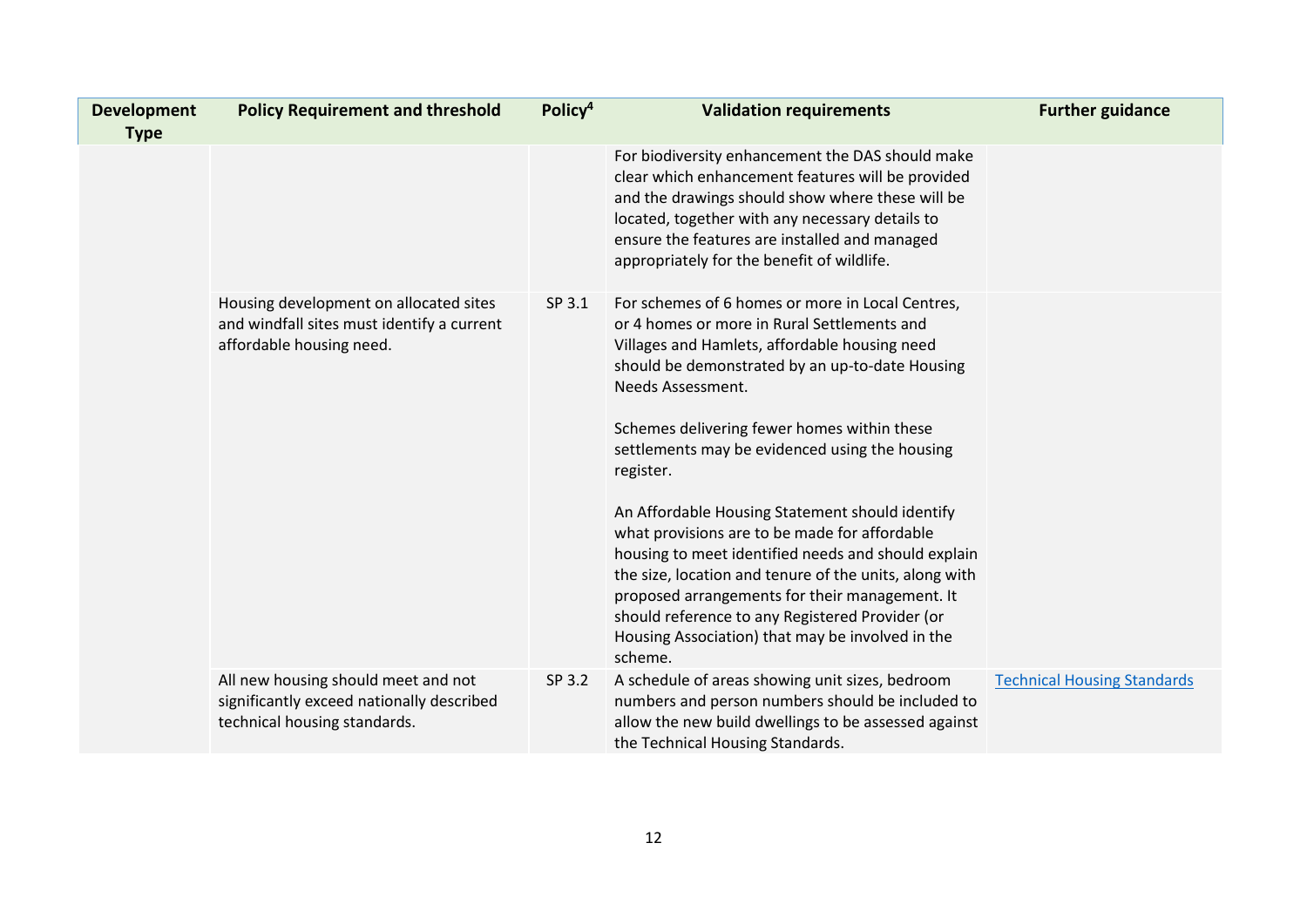| <b>Development</b> | <b>Policy Requirement and threshold</b>                                                                                                                       | Policy <sup>4</sup>        | <b>Validation requirements</b>                                                                                                                                                                                                                                                                                                                                                                                                                                                                                                                                                                                                                                                                                                                                                                                                                                                                                                                                                                                        | <b>Further guidance</b>                                                                                                             |
|--------------------|---------------------------------------------------------------------------------------------------------------------------------------------------------------|----------------------------|-----------------------------------------------------------------------------------------------------------------------------------------------------------------------------------------------------------------------------------------------------------------------------------------------------------------------------------------------------------------------------------------------------------------------------------------------------------------------------------------------------------------------------------------------------------------------------------------------------------------------------------------------------------------------------------------------------------------------------------------------------------------------------------------------------------------------------------------------------------------------------------------------------------------------------------------------------------------------------------------------------------------------|-------------------------------------------------------------------------------------------------------------------------------------|
| <b>Type</b>        | All new build dwellings should be<br>constructed in accordance with Building<br>Regulations Requirement M4(2).                                                | SP 3.2                     | Submitted plans should be clear and allow for the<br>dwellings to be assessed against M4(2) standards.<br>An accompanying statement should clarify how the<br>dwellings meet M4(2) standards, identify dwellings<br>which cannot meet M4(2) standards and provide<br>appropriate justification with reference to Strategic<br>Policy 3.2.                                                                                                                                                                                                                                                                                                                                                                                                                                                                                                                                                                                                                                                                             | <b>Gov.uk Planning Advice</b><br><b>Building Regulations Approved</b><br><b>Document M</b>                                          |
|                    | Where a housing development does not<br>propose the level of affordable housing<br>required by policy, this must be justified (in<br>accordance with policy). | SP 3.3<br>SP 3.4<br>SP 3.5 | A Viability Assessment is required if the offer of<br>affordable housing differs from that expected by<br>policy, in order to explain any shortfall and to<br>provide detailed financial information on the<br>scheme. This should include the identification of<br>any commuted sum that may be used to fund<br>provision elsewhere. The assessment will normally<br>be compiled by a competent person and may be<br>subject to scrutiny by an independent assessor<br>employed by the Authority at the applicant's<br>expense. It should be prepared following guidance<br>contained within the National Policy Framework<br>2021 and the RICS "Financial Viability in Planning"<br>and "Financial viability in planning: Conduct and<br>reporting" documents.<br>All viability assessments will be publicly available as<br>part of the planning application file and published<br>on our website. Please contact the Planning<br>Administration team if you believe the information<br>is commercially sensitive. | <b>RICS Financial Viability in</b><br><b>Planning</b><br><b>RICS</b> "Financial viability in<br>planning: Conduct and<br>reporting" |
|                    | All new residential development should<br>provide on-site car parking in line with the                                                                        | P 4.4<br>P 4.5             | Submitted plans and a summary schedule should<br>make clear where parking is to be provided, which                                                                                                                                                                                                                                                                                                                                                                                                                                                                                                                                                                                                                                                                                                                                                                                                                                                                                                                    | <b>Grant Scheme for electric</b><br><b>Vehicle Charging Scheme</b>                                                                  |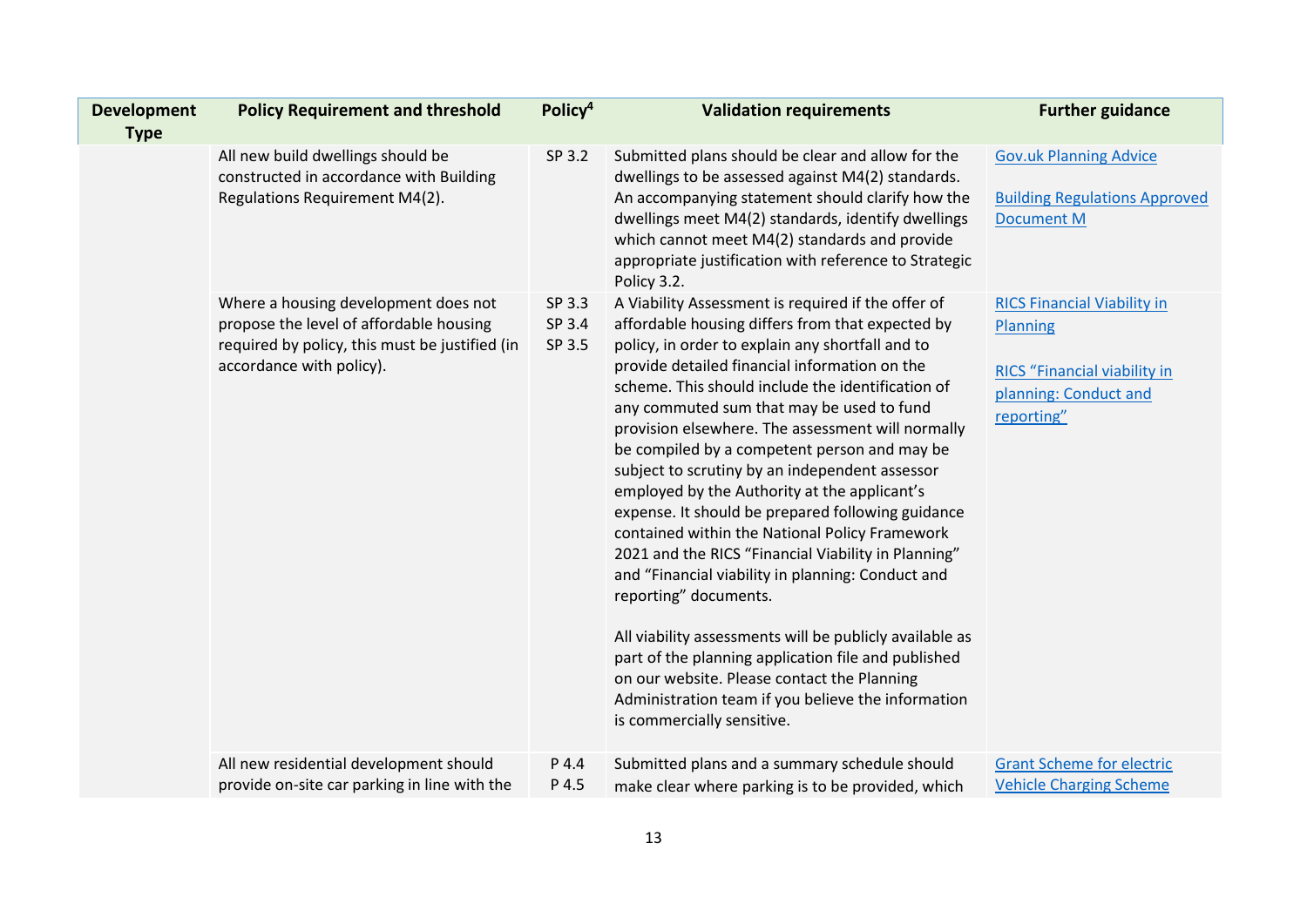| <b>Development</b><br><b>Type</b> | <b>Policy Requirement and threshold</b>                                                                                                                                                            | Policy <sup>4</sup> | <b>Validation requirements</b>                                                                                                                                                                                                                                                                                                                                                                                                                 | <b>Further guidance</b>                                                                   |
|-----------------------------------|----------------------------------------------------------------------------------------------------------------------------------------------------------------------------------------------------|---------------------|------------------------------------------------------------------------------------------------------------------------------------------------------------------------------------------------------------------------------------------------------------------------------------------------------------------------------------------------------------------------------------------------------------------------------------------------|-------------------------------------------------------------------------------------------|
|                                   | standards in Local Plan Table 4.2, should<br>incorporate Sustainable Drainage Systems<br>(SuDS), and provide electric vehicle<br>charging points (EVCPs) to comply with<br>Local Plan Table 4.4.   |                     | spaces are to be equipped with EVCPs and how the<br>construction will meet the SuDS requirement.                                                                                                                                                                                                                                                                                                                                               | <b>Sustainable Drainage Systems:</b><br><b>Guidance for Devon</b>                         |
|                                   | Developers should seek to prevent waste<br>and must identify sufficient and convenient<br>space for storage of waste and recycling                                                                 | P 6.4               | Submitted plans and the DAS should make clear<br>what provision is made for waste storage and<br>recycling.<br>Major planning applications must submit a waste<br>audit statement specific to the application, setting<br>out how the demolition construction and<br>operational phases of the development will<br>minimise the generation of waste and provide for<br>the management of waste in accordance with the<br>waste hierarchy.      |                                                                                           |
|                                   | Applications for 6 dwellings or more on<br>non-allocated sites or which deviate from<br>the published Site Brief should be informed<br>by the preparation of a development brief<br>or masterplan. | P 7.1               | Applications should prepare and submit a<br>development brief or masterplan that has been<br>prepared in associated in with the community,<br>relevant stakeholders and DNPA.                                                                                                                                                                                                                                                                  | <b>DNPA guidance on completing</b><br><b>Masterplans and Development</b><br><b>Briefs</b> |
|                                   | Ensure fire safety measures are<br>incorporated at the planning stage for<br>schemes involving a relevant high-rise<br>residential building.                                                       | national            | A fire statement, setting out fire safety<br>considerations specific to the development, will be<br>required where a proposed building contains two or<br>more dwellings or educational accommodation and<br>a proposed building is 18m or more in height, or 7 or<br>more storeys.<br>"Dwellings" includes flats, and "educational<br>accommodation" means residential accommodation<br>for the use of students boarding at a boarding school | <b>Gov.uk Planning Guidance</b>                                                           |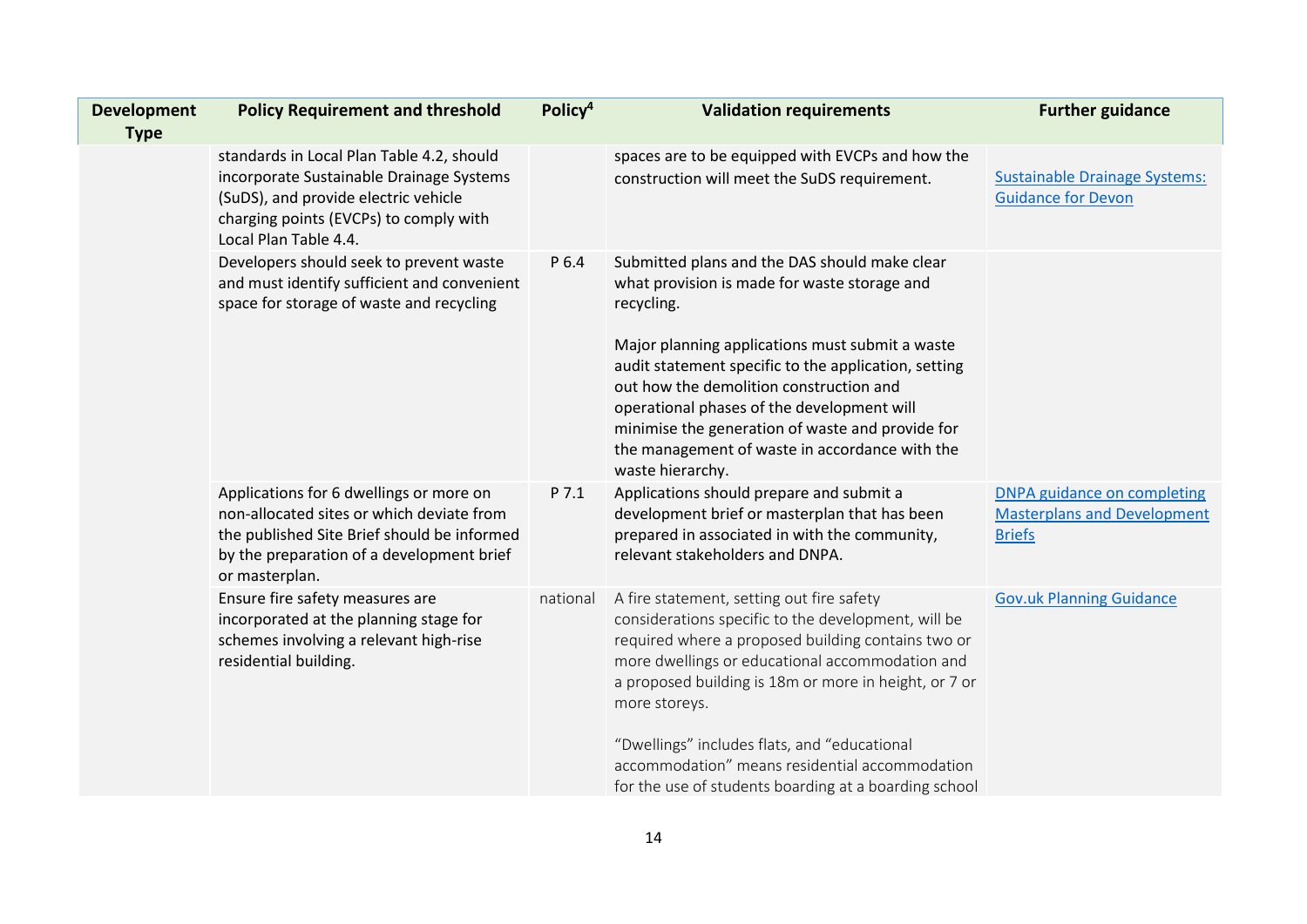| <b>Development</b>                       | <b>Policy Requirement and threshold</b>                                                                                                                                                                                                                                       | Policy <sup>4</sup> | <b>Validation requirements</b>                                                                                                                                                                                                                                                                                                                                                                                                                                                                                                                                                                                                                                                                                                                                           | <b>Further guidance</b>         |
|------------------------------------------|-------------------------------------------------------------------------------------------------------------------------------------------------------------------------------------------------------------------------------------------------------------------------------|---------------------|--------------------------------------------------------------------------------------------------------------------------------------------------------------------------------------------------------------------------------------------------------------------------------------------------------------------------------------------------------------------------------------------------------------------------------------------------------------------------------------------------------------------------------------------------------------------------------------------------------------------------------------------------------------------------------------------------------------------------------------------------------------------------|---------------------------------|
| <b>Type</b>                              |                                                                                                                                                                                                                                                                               |                     |                                                                                                                                                                                                                                                                                                                                                                                                                                                                                                                                                                                                                                                                                                                                                                          |                                 |
|                                          |                                                                                                                                                                                                                                                                               |                     | or in later stages of education5. Fire statements<br>must be submitted on a form published by the<br>Secretary of State.                                                                                                                                                                                                                                                                                                                                                                                                                                                                                                                                                                                                                                                 |                                 |
| Rural workers'<br>housing and<br>annexes | New rural workers' housing will only be<br>acceptable where it is justified by an<br>essential need, the business has been<br>established for at least three years and is<br>profitable, and the business conserves<br>and/or enhances Dartmoor's Special<br><b>Qualities</b> | P 3.9               | Applications must provide:<br>An independent appraisal carried out by a<br>suitably qualified professional to assess the<br>essential need for a full-time rural worker to<br>live permanently at or near their place of work;<br>and<br>A rural business appraisal demonstrating the<br>$\bullet$<br>business has been established for a minimum<br>three-year period, profitable for at least one, is<br>currently financially sound and has a clear<br>prospect of remaining so; and<br>A statement assessing the business'<br>contribution to conserving and enhancing<br>Dartmoor's Special Qualities.<br>Proposals should also submit an area schedule (GIA)<br>allowing the floor area of the proposed dwelling to<br>be assessed against the policy requirement. |                                 |
| Gypsy and<br>Traveller                   | Proposals for new permanent or transit<br>Gypsy and traveller accommodation must<br>demonstrate need through a Gypsy and<br><b>Traveller Accommodation Assessment</b>                                                                                                         | P 3.11              | A Gypsy and Traveller Accommodation Assessment<br>and/or appropriate information on local needs to<br>demonstrate must be provided that assesses the<br>need for the development.                                                                                                                                                                                                                                                                                                                                                                                                                                                                                                                                                                                        | <b>Gov.uk Planning Guidance</b> |
| Low Impact<br>Residential                | Proposals must have a low impact and<br>demonstrate a positive environmental,<br>social and economic contribution.                                                                                                                                                            | P 3.12              | Applications should provide the following evidence:<br>Business Improvement Plan: to assess the need<br>to live on site, quantify inhabitants' income,                                                                                                                                                                                                                                                                                                                                                                                                                                                                                                                                                                                                                   |                                 |

<sup>5</sup> (for definitions see article 9A(9) of the Town and Country Planning Development Management (England) Procedure Order 2015 as amended by article 4 of the 2021 Order.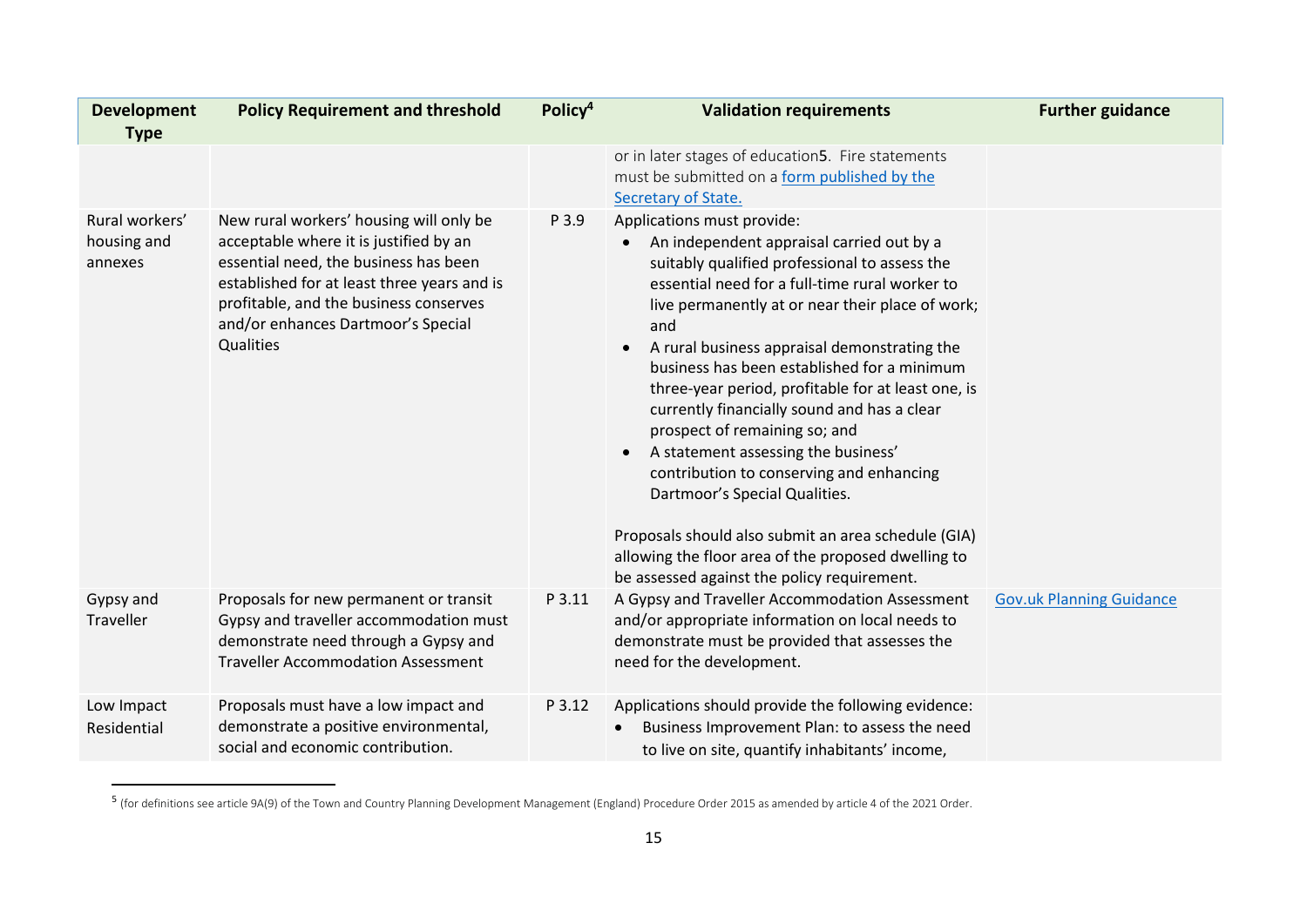| <b>Development</b><br><b>Type</b> | <b>Policy Requirement and threshold</b>                                                                                                                             | Policy <sup>4</sup> | <b>Validation requirements</b>                                                                                                                                                                                                                                                                                                                                                                                                                                                                                                                                                                                     | <b>Further guidance</b>                                               |
|-----------------------------------|---------------------------------------------------------------------------------------------------------------------------------------------------------------------|---------------------|--------------------------------------------------------------------------------------------------------------------------------------------------------------------------------------------------------------------------------------------------------------------------------------------------------------------------------------------------------------------------------------------------------------------------------------------------------------------------------------------------------------------------------------------------------------------------------------------------------------------|-----------------------------------------------------------------------|
|                                   |                                                                                                                                                                     |                     | food, energy and waste requirements, and<br>assess whether proposed activities can support<br>occupants' needs within 5 years from<br>occupation;<br>Ecological Footprint analysis: to assess the<br>ecological footprint of occupants and the<br>development;<br>Zero Carbon Analysis: to assess the carbon<br>impact of the proposed development;<br>Landscape Visual Impact Assessment and<br>Biodiversity Assessments: to assess the<br>development's impact in its context; and<br>Travel Plan and Transport Statement/Assessment:<br>to assess traffic generated and site suitability and<br>sustainability. |                                                                       |
| Non-residential                   | All new commercial non-residential<br>residential buildings must achieve a<br>minimum 10% reduction in carbon<br>emissions over Building Regulations Part L<br>2013 | SP 1.6              | The Design and Access Statement (DAS) should<br>confirm the required energy efficiency standards<br>will be met. Providing evidence that these<br>requirements, and the air tightness tests and on-site<br>training required by policy, can be achieved.<br>Meeting the policy requirements will be a condition<br>of consent. Provision of all the relevant post-<br>completion and training certification will allow the<br>condition to be signed off.                                                                                                                                                          | <b>Building Regulations Approved</b><br><b>Document L</b>             |
|                                   | Development involving 100m <sup>2</sup> of<br>floorspace or a site area of 0.2 Ha or more<br>will be required to deliver 10% biodiversity<br>net gain.              | SP 2.3              | For biodiversity net gain a suitably qualified<br>ecological consultant must be employed to assess<br>the proposal against Natural England's Biodiversity<br>Metric 3.0 (or as superseded) and a report<br>submitted which allows DNPA to assess the                                                                                                                                                                                                                                                                                                                                                               | <b>Natural England Biodiversity</b><br><b>Metric 3.0 and Guidance</b> |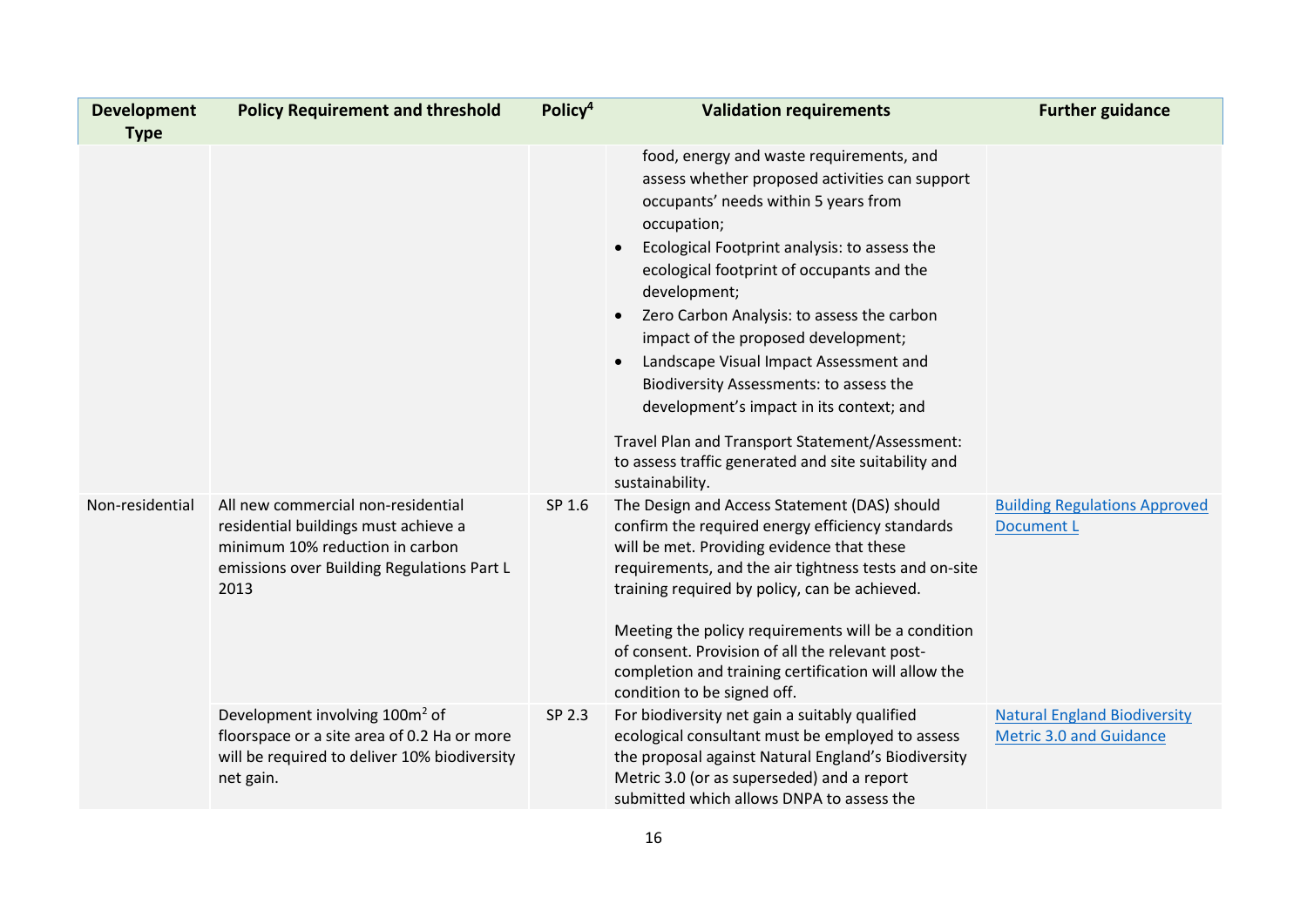| <b>Development</b><br><b>Type</b> | <b>Policy Requirement and threshold</b>                                                                                                                                                                                                                                          | Policy <sup>4</sup> | <b>Validation requirements</b>                                                                                                                                                                                                                                                                                                                                                                                                           | <b>Further guidance</b>                                                                                                                 |
|-----------------------------------|----------------------------------------------------------------------------------------------------------------------------------------------------------------------------------------------------------------------------------------------------------------------------------|---------------------|------------------------------------------------------------------------------------------------------------------------------------------------------------------------------------------------------------------------------------------------------------------------------------------------------------------------------------------------------------------------------------------------------------------------------------------|-----------------------------------------------------------------------------------------------------------------------------------------|
|                                   | Development falling below the above<br>threshold will be required to deliver<br>biodiversity enhancement by making a<br>proportionate on-site contribution to<br>wildlife in accordance with Table 2.2.                                                                          |                     | application against the 10% biodiversity net gain<br>policy requirement. The assessment must be<br>completed in accordance with Natural England's<br>guidance and must adhere to the contained rules<br>and principles.                                                                                                                                                                                                                  |                                                                                                                                         |
|                                   |                                                                                                                                                                                                                                                                                  |                     | For biodiversity enhancement the DAS should make<br>clear which enhancement features will be provided<br>and the drawings should show where these will be<br>located, together with any necessary details to<br>ensure the features are installed and managed<br>appropriately for the benefit of wildlife.                                                                                                                              |                                                                                                                                         |
|                                   | All new non-residential development<br>should provide appropriate parking which<br>does not exceed the maximum specified in<br>Local Plan Table 4.3, should incorporate<br>SuDS, and provide electric vehicle charging<br>points (EVCPs) to comply with Local Plan<br>Table 4.4. | P 4.4<br>P 4.5      | Submitted plans and a summary schedule should<br>make clear where parking is to be provided, which<br>spaces are to be equipped with EVCPs and how the<br>construction will meet the SuDS requirement.                                                                                                                                                                                                                                   | <b>Grant Scheme for electric</b><br><b>Vehicle Charging Scheme</b><br><b>Sustainable Drainage Systems:</b><br><b>Guidance for Devon</b> |
|                                   | Developers should seek to prevent waste<br>and must identify sufficient and convenient<br>space for storage of waste and recycling                                                                                                                                               | P 6.4               | Submitted plans and the DAS should make clear<br>what provision is made for waste storage and<br>recycling.<br>Major planning applications must submit a waste<br>audit statement specific to the application setting<br>out how the demolition construction and<br>operational phases of the development will<br>minimise the generation of waste and provide for<br>the management of waste in accordance with the<br>waste hierarchy. |                                                                                                                                         |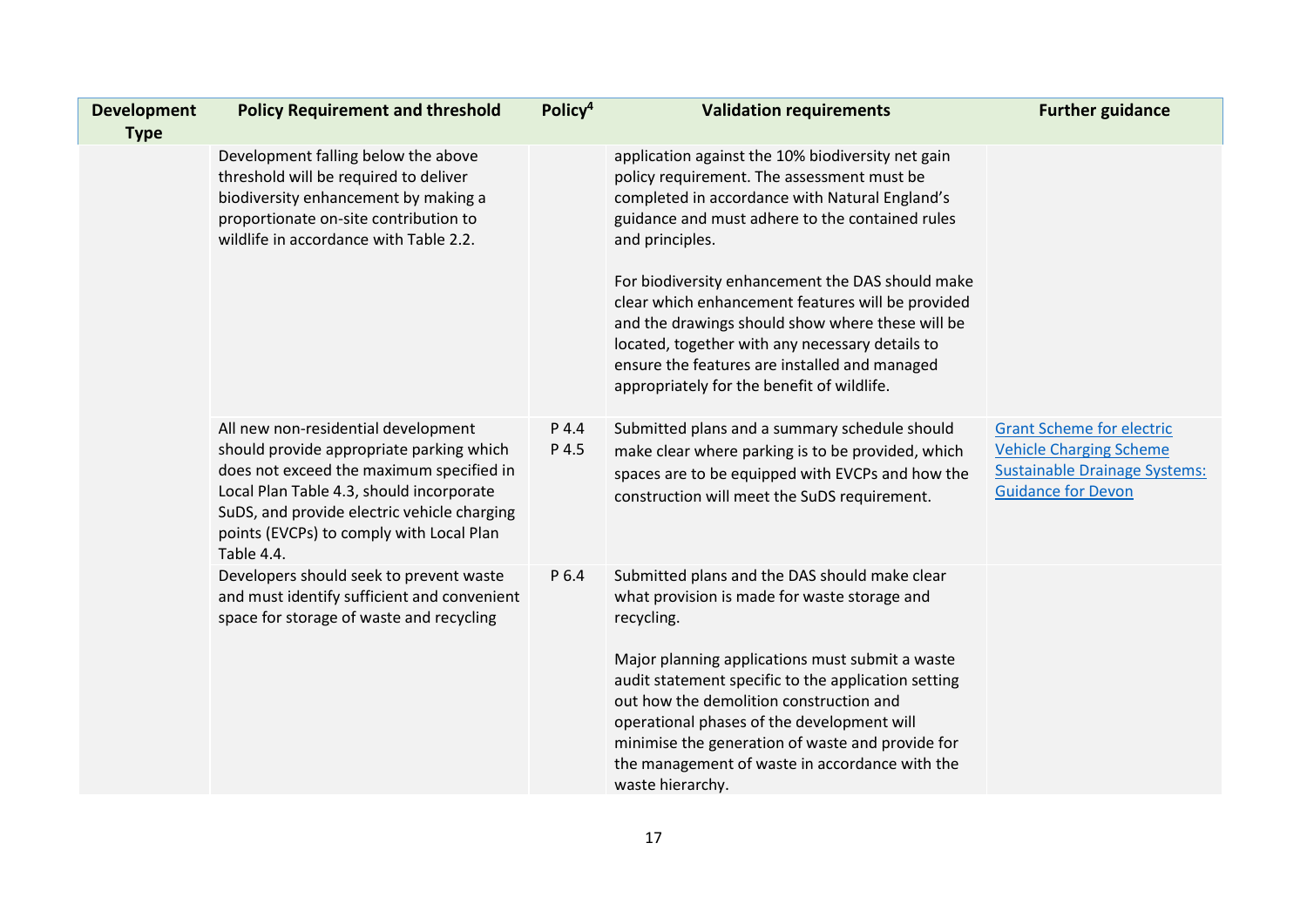| <b>Development</b>                     | <b>Policy Requirement and threshold</b>                                                                                                                                                                                                                                                                                | Policy <sup>4</sup> | <b>Validation requirements</b>                                                                                                                                                                                                                                                                                                                                                                                                                                                                                                                                                                                                                                                                                                                                                                                                                                | <b>Further guidance</b>                                                                                                                                                                                                                                              |
|----------------------------------------|------------------------------------------------------------------------------------------------------------------------------------------------------------------------------------------------------------------------------------------------------------------------------------------------------------------------|---------------------|---------------------------------------------------------------------------------------------------------------------------------------------------------------------------------------------------------------------------------------------------------------------------------------------------------------------------------------------------------------------------------------------------------------------------------------------------------------------------------------------------------------------------------------------------------------------------------------------------------------------------------------------------------------------------------------------------------------------------------------------------------------------------------------------------------------------------------------------------------------|----------------------------------------------------------------------------------------------------------------------------------------------------------------------------------------------------------------------------------------------------------------------|
| <b>Type</b>                            |                                                                                                                                                                                                                                                                                                                        |                     |                                                                                                                                                                                                                                                                                                                                                                                                                                                                                                                                                                                                                                                                                                                                                                                                                                                               |                                                                                                                                                                                                                                                                      |
| Telecommunica<br>tions                 | All telecommunications infrastructure<br>should demonstrate that equipment<br>cannot be delivered less harmfully, is<br>located and designed to minimise its<br>impact and does not cause substantial<br>harm to the character and appearance of<br>the built environment and/or National<br>Park's Special Qualities. | P 4.7               | All proposals must submit a Telecommunication<br>Statement which includes the following<br>information:<br>a plan showing the infrastructure's network<br>$\bullet$<br>coverage;<br>a statement explaining the reasoning behind<br>the proposed siting and how the National Parks<br>England Joint Accord and Mobile UK Code of<br>Best Practice on Mobile Network Development<br>have been considered;<br>compliance with ICNIRP (International<br>$\bullet$<br><b>Commission on Non-Ionizing Radiation</b><br>Protection) Guidelines;<br>evidence of what mast- and site-sharing<br>$\bullet$<br>opportunities have been investigated; and<br>evidence showing how equipment is located<br>$\bullet$<br>and designed to minimise its impact on the<br>character and appearance of the built<br>environment and/or the National Park's Special<br>Qualities. | <b>Code of Best Practice on</b><br><b>Mobile Network Development</b><br><b>National Parks England and</b><br><b>Mobile Operators Association</b><br><b>Joint Accord</b><br><b>Mobile UK Code of Best</b><br><b>Practice Mobile Network</b><br>Development in England |
| <b>Main Town</b><br><b>Centre Uses</b> | Development involving main town centre<br>uses with a Gross Internal Floor Area (GIFA)<br>of 150m <sup>2</sup> or more, not part of farm<br>diversification, must follow the town<br>centre sequential test.                                                                                                           | SP 5.2              | Information should be submitted which allows the<br>proposal to be assessed in accordance with the<br>town centre sequential test.<br>Proposals outside town centres should submit a<br>sequential test assessment which addresses the<br>criteria in Local Plan SP 5.2 part 2.                                                                                                                                                                                                                                                                                                                                                                                                                                                                                                                                                                               |                                                                                                                                                                                                                                                                      |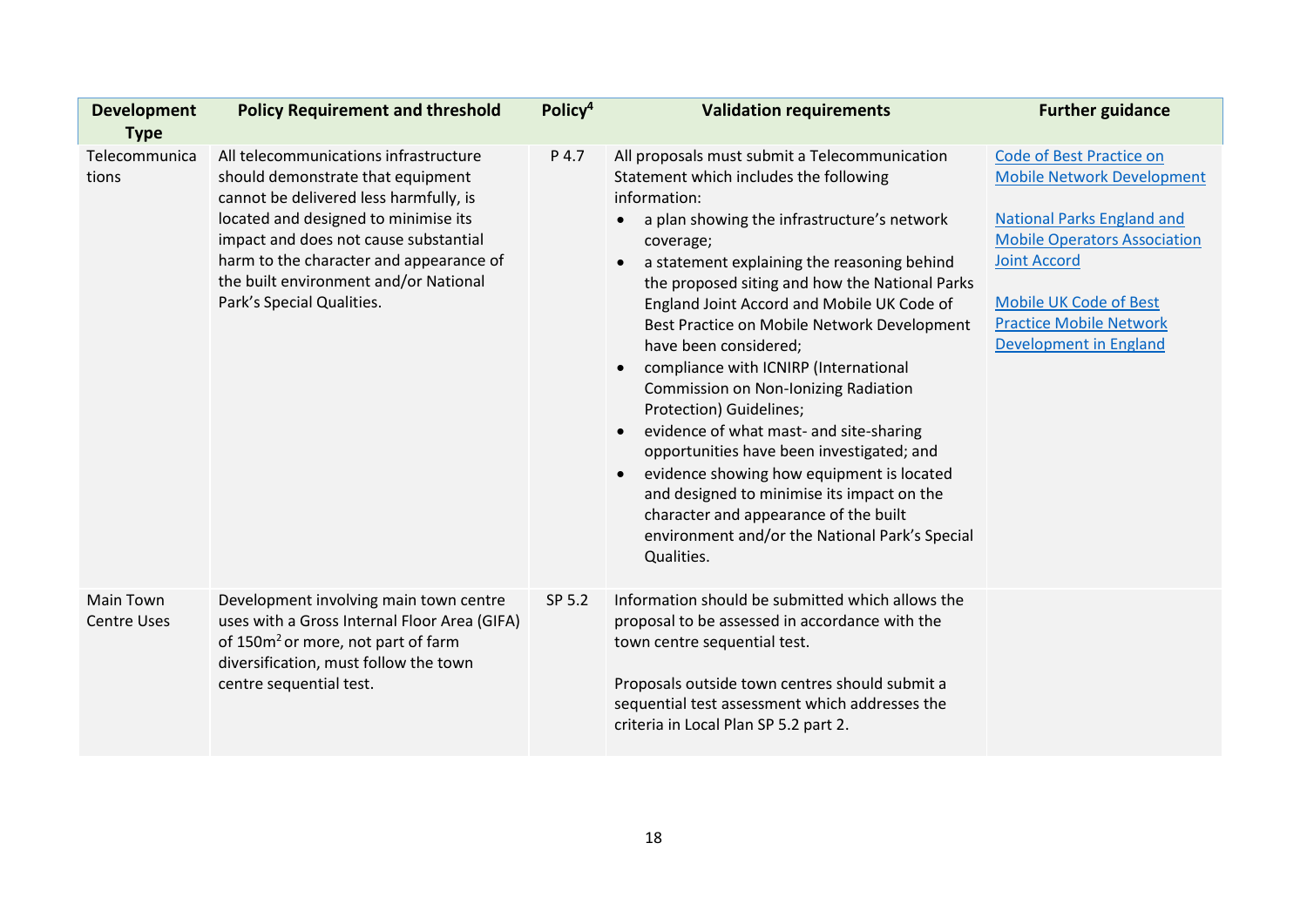| <b>Development</b><br><b>Type</b>                                                     | <b>Policy Requirement and threshold</b>                                                                                                                             | Policy <sup>4</sup> | <b>Validation requirements</b>                                                                                                                                                                                                                                                                                                                                                                                                                                                                                         | <b>Further guidance</b>                                                                    |
|---------------------------------------------------------------------------------------|---------------------------------------------------------------------------------------------------------------------------------------------------------------------|---------------------|------------------------------------------------------------------------------------------------------------------------------------------------------------------------------------------------------------------------------------------------------------------------------------------------------------------------------------------------------------------------------------------------------------------------------------------------------------------------------------------------------------------------|--------------------------------------------------------------------------------------------|
|                                                                                       |                                                                                                                                                                     |                     | Proposals which could have a significant adverse<br>impact on a town centre must also submit an<br>impact assessment.                                                                                                                                                                                                                                                                                                                                                                                                  |                                                                                            |
| Staff<br>accommodation<br>for serviced<br>accommodation<br>businesses                 | Proposals for staff accommodation will be<br>supported where evidence demonstrates<br>they are needed.                                                              | P 5.5               | A statement should be submitted which assesses<br>the need for staff accommodation in the context of<br>the business.                                                                                                                                                                                                                                                                                                                                                                                                  |                                                                                            |
| Equestrian                                                                            | That equestrian development conserves<br>and/or enhances the National Park's<br><b>Special Qualities</b>                                                            | P 5.10              | All applications must include a Land Management<br>Plan providing information on:<br>the number and species of animals to be kept;<br>$\bullet$<br>the grazing and waste management regime;<br>$\bullet$<br>how all buildings will be used and any required<br>$\bullet$<br>lighting;<br>how soils, Dartmoor's priority habitats (see<br>$\bullet$<br>Table 2.1), and water quality will be protected,<br>and preferably enhanced; and<br>how buildings and structures will be removed<br>$\bullet$<br>when redundant. | Defra, Code of practice for the<br>welfare of Horses, Ponies,<br>Donkeys and their hybrids |
| Agricultural,<br>forestry and<br>rural land-based<br>enterprise (non-<br>residential) | The scale of the development must be<br>proportionate to a functional need which<br>cannot be met by an existing building or<br>one which was recently disposed of. | P 5.7               | All applications will require a statement which<br>clearly describes the need for the development in<br>the context of the enterprise and its operations.<br>Applicants are encouraged to submit as much detail<br>as possible, so that Officers and consultees can<br>clearly understand how the development is<br>justified.                                                                                                                                                                                         |                                                                                            |
| <b>Minerals</b>                                                                       | Developers must demonstrate socio-<br>economic benefit, an identified local need                                                                                    | SP 6.1<br>SP 6.2    | Sufficient evidence should support an application,<br>including evidence of the presence of the minerals,<br>working methods, and impact of proposal on:                                                                                                                                                                                                                                                                                                                                                               |                                                                                            |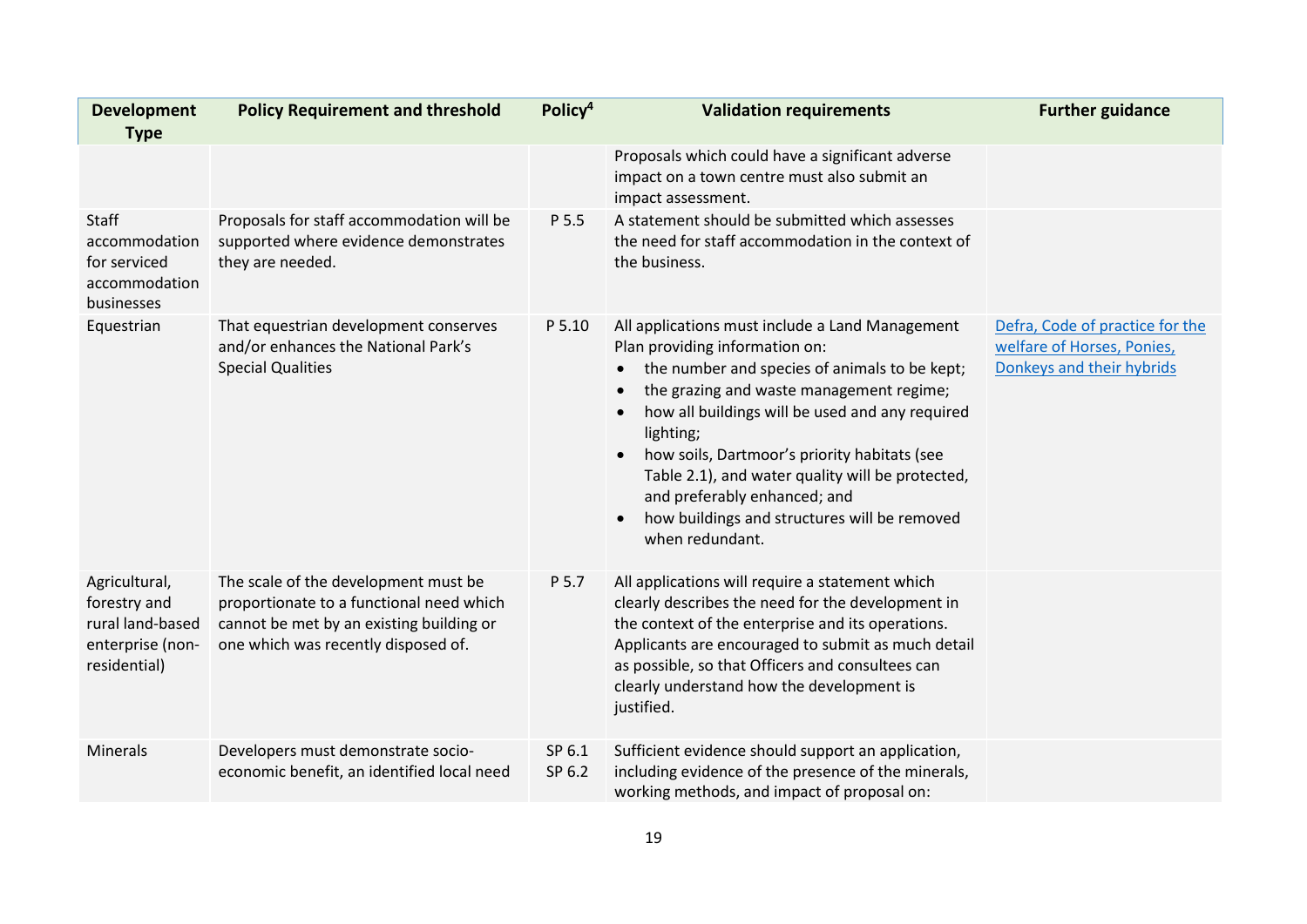| <b>Development</b><br><b>Type</b>                                                                                                      | <b>Policy Requirement and threshold</b>                                                                                                                                                    | Policy <sup>4</sup> | <b>Validation requirements</b>                                                                                                                                                                                                                                                                                                                                                                                                                                                                                                                                                                                                           | <b>Further guidance</b>                                                  |
|----------------------------------------------------------------------------------------------------------------------------------------|--------------------------------------------------------------------------------------------------------------------------------------------------------------------------------------------|---------------------|------------------------------------------------------------------------------------------------------------------------------------------------------------------------------------------------------------------------------------------------------------------------------------------------------------------------------------------------------------------------------------------------------------------------------------------------------------------------------------------------------------------------------------------------------------------------------------------------------------------------------------------|--------------------------------------------------------------------------|
|                                                                                                                                        | for stone, and reasonable mitigation<br>provided for within the proposal.                                                                                                                  |                     | assets of natural or cultural value<br>i.<br>levels of noise, dust and vibration<br>ii.<br>amenity and a loss of privacy<br>iii.<br>dark night skies and tranquillity<br>iv.<br>landscape character and visual intrusion<br>v.<br>habitats and species and geodiversity<br>vi.<br>traffic and air quality<br>vii.<br>viii.<br>water quality, quantity, flood risk and<br>drainage<br>ix.<br>land resource, including agricultural land,<br>access land and public rights of way;<br>soil, contamination and land instability; and<br>X.<br>xi.<br>the economy<br>Applications must include a proposed<br>restoration/aftercare strategy. |                                                                          |
| <b>Waste Disposal</b><br>and Recycling<br><b>Facilities</b>                                                                            | Small scale community-based reuse,<br>recycling and composting schemes must<br>demonstrate that they are providing a<br>facility for the management of waste<br>arising in that community. | P 6.5               | All applications will require a statement which<br>clearly demonstrates an understanding of the waste<br>arising within the community, any waste<br>management capacity gaps, any forecasting of<br>waste arising, and the benefits of local<br>processing/management of waste at a community<br>level.                                                                                                                                                                                                                                                                                                                                  |                                                                          |
| Restaurants,<br>Cafes, Drinking<br>Establishments<br>and take-away.<br>launderettes,<br>hotels and other<br>similar<br>business/indust | Development should not introduce levels<br>of noise, vibration, lighting, odours, fumes,<br>or dust that would adversely affect human<br>health or quality of life.                        | P 1.7               | A detailed report should be submitted to provide<br>information on necessary ventilation or extractions<br>systems to control odours. These should be<br>identified on the relevant drawings. The report<br>should identify whether the measures comply with<br>regulations or guidance received from the<br>Environmental Health Officer.                                                                                                                                                                                                                                                                                               | Advice can be sought from the<br>district Environmental Health<br>Office |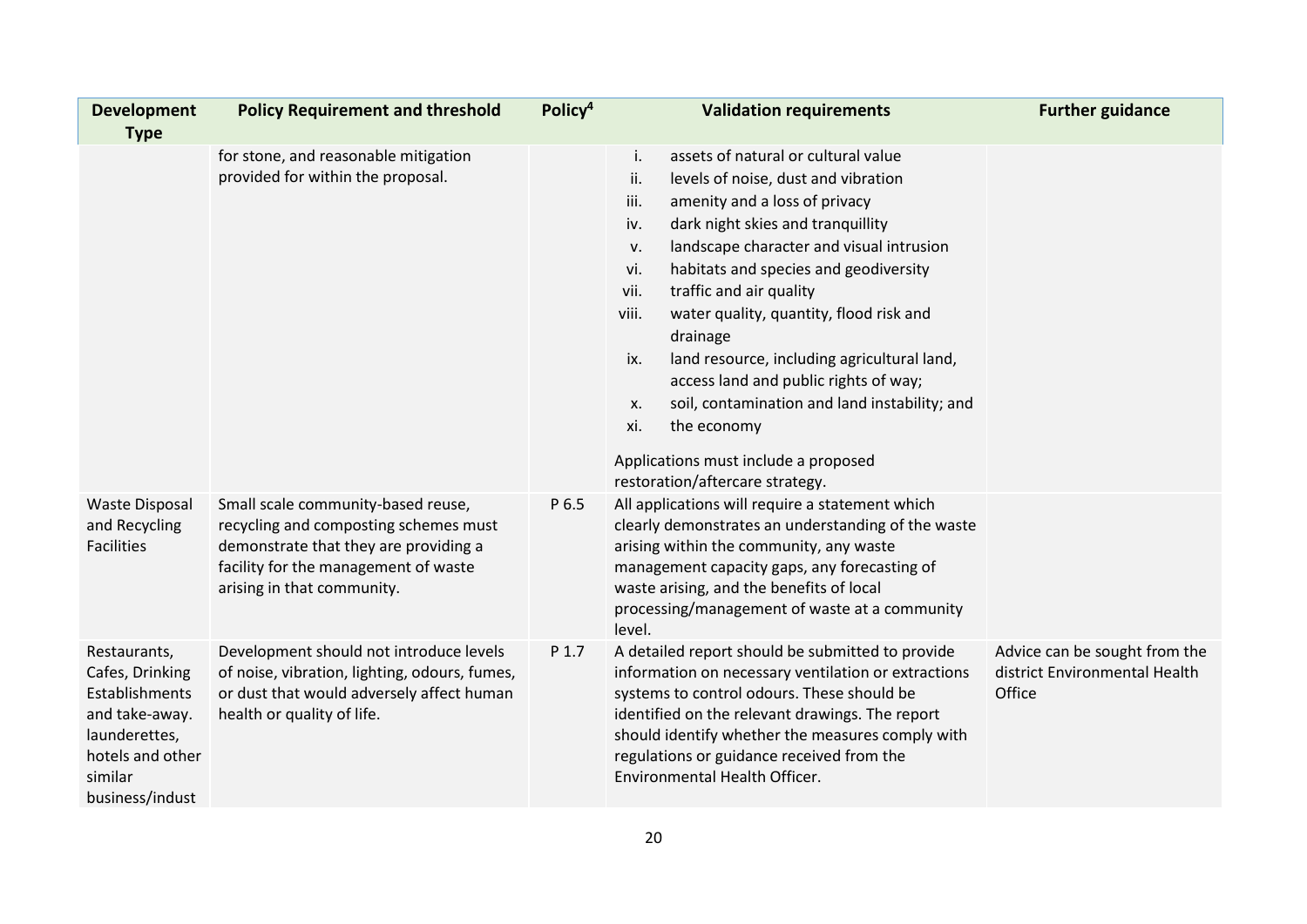| <b>Development</b>                                                                                                                                                                                                                            | <b>Policy Requirement and threshold</b>                                                                                                                                                                                                                                                                                                                                                                                                   | Policy <sup>4</sup> | <b>Validation requirements</b>                                                                                                                                                                                                                                                                            | <b>Further guidance</b>                                                                                                                                                                             |
|-----------------------------------------------------------------------------------------------------------------------------------------------------------------------------------------------------------------------------------------------|-------------------------------------------------------------------------------------------------------------------------------------------------------------------------------------------------------------------------------------------------------------------------------------------------------------------------------------------------------------------------------------------------------------------------------------------|---------------------|-----------------------------------------------------------------------------------------------------------------------------------------------------------------------------------------------------------------------------------------------------------------------------------------------------------|-----------------------------------------------------------------------------------------------------------------------------------------------------------------------------------------------------|
| <b>Type</b>                                                                                                                                                                                                                                   |                                                                                                                                                                                                                                                                                                                                                                                                                                           |                     |                                                                                                                                                                                                                                                                                                           |                                                                                                                                                                                                     |
| rial<br>developments                                                                                                                                                                                                                          |                                                                                                                                                                                                                                                                                                                                                                                                                                           |                     |                                                                                                                                                                                                                                                                                                           |                                                                                                                                                                                                     |
| Applications for<br>solar panels,<br>fuel tanks and<br>extraction<br>devices.                                                                                                                                                                 | Development should not introduce levels<br>of noise, vibration, lighting, odours, fumes,<br>or dust that would adversely affect human<br>health or quality of life.<br>Where a proposal involves the use,<br>production, storage or management of<br>hazardous substances it will only be<br>approved where there is no unacceptable<br>risk to public health or safety, the general<br>amenity of the area or environmental<br>interests | P 1.7<br>P 1.8      | All manufacturer's specification and details to be<br>provided and the equipment clearly shown on<br>submitted plans drawn to a metric scale. Including,<br>on listed buildings, the location of cabling and the<br>existing meter box for connection.                                                    |                                                                                                                                                                                                     |
| Large scale<br>industrial,<br>minerals and<br>infrastructure<br>development<br>(Schedule 1<br>development)<br>and industrial,<br>agricultural,<br>infrastructure,<br>leisure and<br>other<br>development<br>above<br>prescribed<br>thresholds | That there is an appropriate level of<br>information, as required by the<br>Regulations, to ensure that the impact of<br>development falling within Schedule 1 or<br>Schedule 2 of the Environmental Impact<br>(Assessment) Regulations 2017 is<br>understood.                                                                                                                                                                            | EIA regs            | An Environmental Statement (ES) is required in<br>accordance with the Regulations. Owing to the<br>complexity of the issue we recommend a Screening<br>Opinion is sought from the Authority at Pre-<br>Application Stage to establish the requirement, and<br>content of a Statement (a Scoping Opinion). | The Government's Guide to<br><b>Environmental Impact</b><br>Assessment provides a list of<br>all Schedule 1 and Schedule 2.<br>See:<br>www.gov.uk/guidance/<br>environmental-impact-<br>assessment. |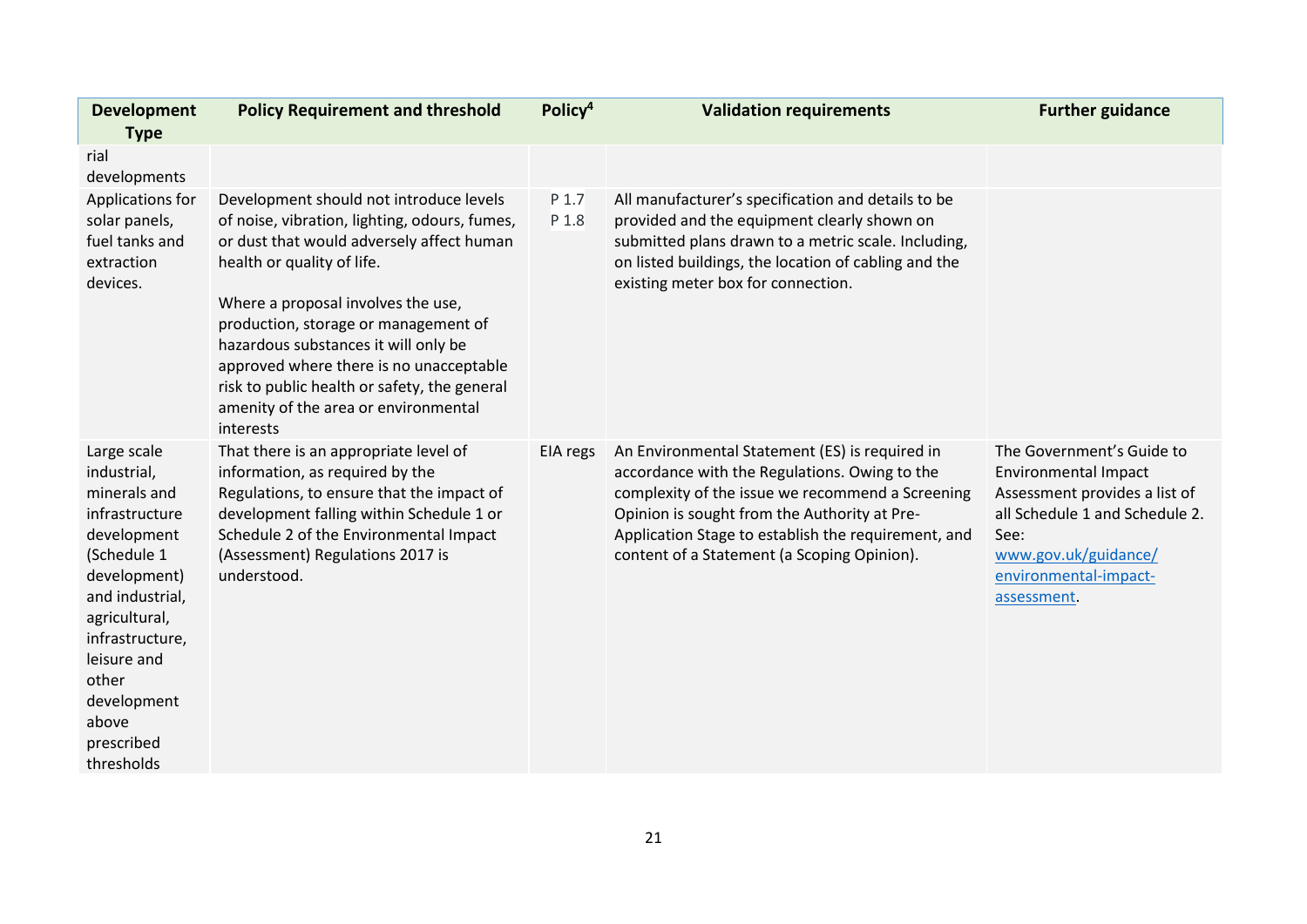| <b>Development</b> | <b>Policy Requirement and threshold</b> | Policy <sup>4</sup> | <b>Validation requirements</b> | <b>Further guidance</b> |
|--------------------|-----------------------------------------|---------------------|--------------------------------|-------------------------|
| <b>Type</b>        |                                         |                     |                                |                         |
| (Schedule 2        |                                         |                     |                                |                         |
| development)       |                                         |                     |                                |                         |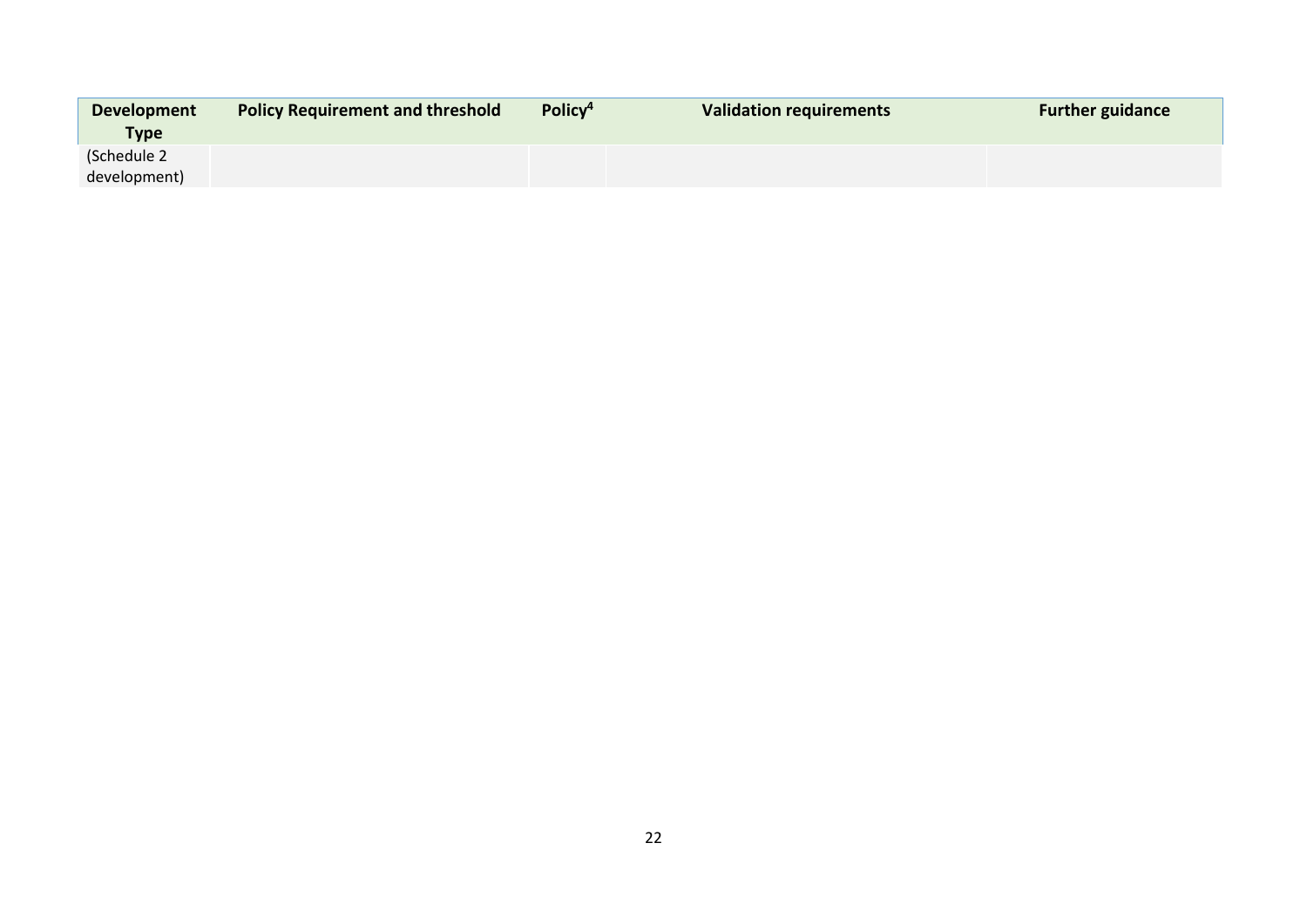## **PART 3 - REQUIREMENTS DEPENDENT ON SITE CONSTRAINTS**

These validation requirements relate to specific constraints which may exist on a development site. Applicants should submit all information relevant to the constraints that exist on the development site, in many cases there will be more than one.

You can use the [Local Plan policies map](https://www.dartmoor.gov.uk/about-us/about-us-maps/dmd-map) and inset maps within the Local Plan to find constraints relevant to the application site.

| Policy <sup>6</sup><br>On-site constraint<br><b>Policy Requirement and threshold</b>                                                                                                                                                                                                                                                                                                                                                                                                                                                                                                                                    | <b>Validation requirements</b>                                                                                                                                                                                                                                                                                                                                                                                                                                                                                                                                                                                                                                                                                                                                           | <b>Further guidance</b>                                                                                                                                                                                                                                                                                                                                                                                                                                                                                                                                                                                        |
|-------------------------------------------------------------------------------------------------------------------------------------------------------------------------------------------------------------------------------------------------------------------------------------------------------------------------------------------------------------------------------------------------------------------------------------------------------------------------------------------------------------------------------------------------------------------------------------------------------------------------|--------------------------------------------------------------------------------------------------------------------------------------------------------------------------------------------------------------------------------------------------------------------------------------------------------------------------------------------------------------------------------------------------------------------------------------------------------------------------------------------------------------------------------------------------------------------------------------------------------------------------------------------------------------------------------------------------------------------------------------------------------------------------|----------------------------------------------------------------------------------------------------------------------------------------------------------------------------------------------------------------------------------------------------------------------------------------------------------------------------------------------------------------------------------------------------------------------------------------------------------------------------------------------------------------------------------------------------------------------------------------------------------------|
| Within a flood zone<br>Most development which takes place in<br>P 2.5<br>a flood zone will need to demonstrate<br>that it is safe from flooding and does<br>not increase flooding elsewhere. This<br>includes developments:<br>in flood zone 2 or 3<br>$\bullet$<br>including minor<br>development and change of use<br>more than 1 hectare (ha) in flood<br>$\bullet$<br>zone 1<br>less than 1 ha in flood zone 1 in<br>$\bullet$<br>the case of more vulnerable uses,<br>and other flood sources<br>in an area within flood zone 1<br>$\bullet$<br>which has critical drainage<br>problems (a Critical Drainage Area) | A Flood Risk Assessment (FRA) undertaken by a<br>suitably qualified professional which should:<br>identify and assess flood risk to and from the site<br>$\bullet$<br>and how the risk may be avoided or mitigated<br>contain a Sequential Testing Statement, where it<br>$\bullet$<br>is explored whether the development can be<br>accommodated on land in other preferable<br>zones of lower flood risk<br>include the design of surface water management<br>$\bullet$<br>systems, including Sustainable Drainage Systems<br>(SuDS) and address the requirement for safe<br>access to and from the development in areas at<br>great risk of flooding.<br>SuDS are required for all major development, and<br>development which is within a Critical Drainage<br>Area. | You can check whether your<br>property is at risk from<br>flooding on the <b>Environment</b><br>Agency website together with<br>their standing advice.<br>Government guidance on FRAs<br>Devon County Council are the<br>lead Local Flood Authority and<br>are consulted on all proposals<br>for all Major and other<br>development schemes where<br>there is potential for flood<br>risk.<br>The Environment Agency are<br>consulted on development<br>(other than minor<br>development, defined in Flood<br><b>Risk Standing Advice) in flood</b><br>zone 2/3, or in zone 1 in an<br>critical drainage area. |

<sup>6</sup> Policies are contained in the Dartmoor Local Plan 2018-2036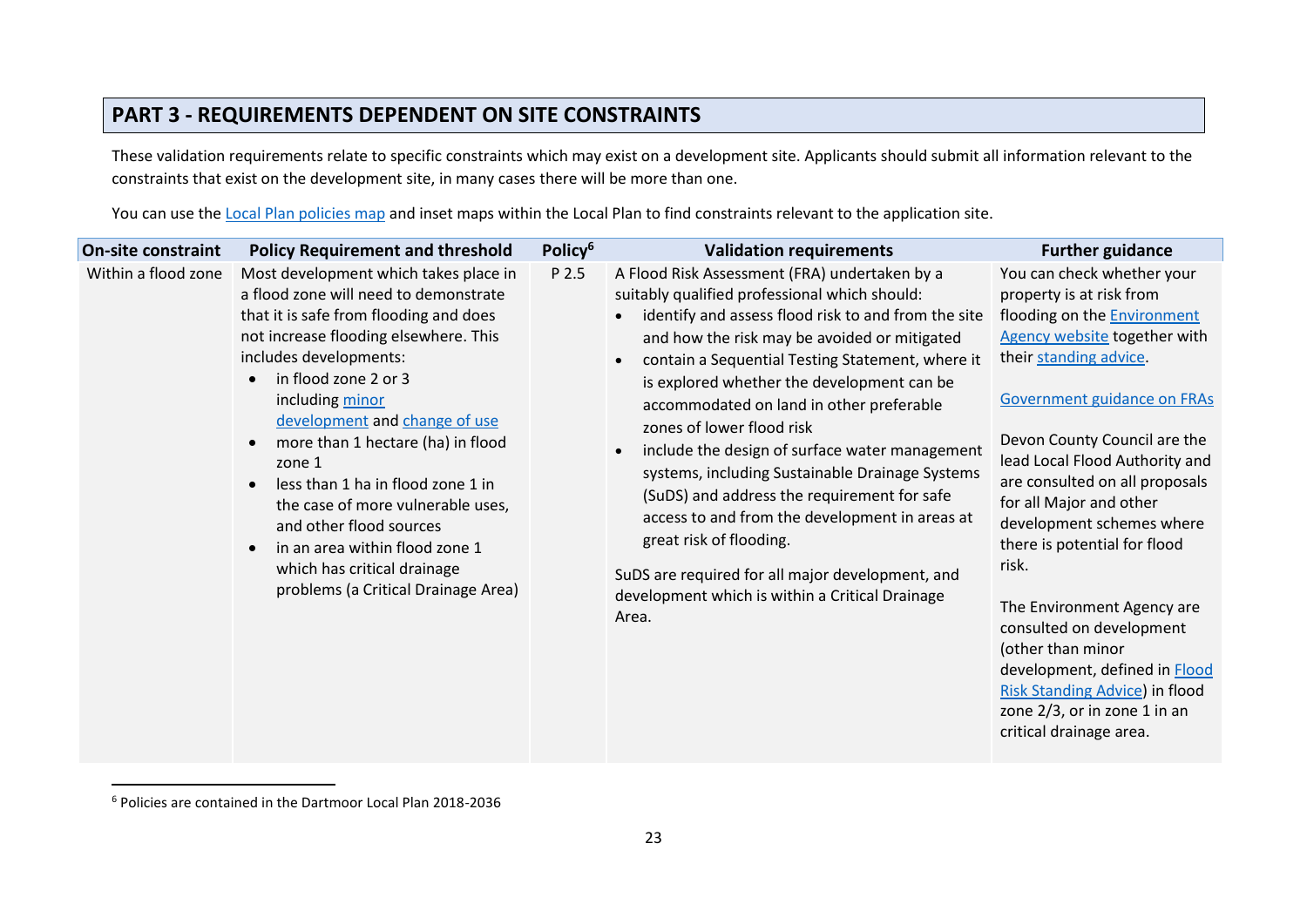| <b>On-site constraint</b>                                                                              | <b>Policy Requirement and threshold</b>                                                                                                                                                                                                                                                                                                      | Policy <sup>6</sup> | <b>Validation requirements</b>                                                                                                                                                                                                                                                                                                                                                                                                                                                                                                                                                                                                                                                                                                                                                                                                  | <b>Further guidance</b>                                                |
|--------------------------------------------------------------------------------------------------------|----------------------------------------------------------------------------------------------------------------------------------------------------------------------------------------------------------------------------------------------------------------------------------------------------------------------------------------------|---------------------|---------------------------------------------------------------------------------------------------------------------------------------------------------------------------------------------------------------------------------------------------------------------------------------------------------------------------------------------------------------------------------------------------------------------------------------------------------------------------------------------------------------------------------------------------------------------------------------------------------------------------------------------------------------------------------------------------------------------------------------------------------------------------------------------------------------------------------|------------------------------------------------------------------------|
| Land potentially<br>contaminated by<br>existing or former<br>uses or activities<br>or land outside the | That proposals do not cause an<br>unacceptable risk to health or the<br>environment                                                                                                                                                                                                                                                          | P 1.8               | A Land Contamination Risk Assessment undertaken<br>by a suitably qualified professional identifying<br>potential contamination issues.<br>In line with Government policy, it is necessary when                                                                                                                                                                                                                                                                                                                                                                                                                                                                                                                                                                                                                                  | Government guidance on Land<br><b>Contamination Risk</b><br>Management |
| development site<br>capable of impacts<br>(e.g. migrating<br>contaminants).                            |                                                                                                                                                                                                                                                                                                                                              |                     | considering suitability to address any future<br>development that might fall within the proposed<br>Use Class.<br>Pre-application discussion with the Environmental                                                                                                                                                                                                                                                                                                                                                                                                                                                                                                                                                                                                                                                             |                                                                        |
|                                                                                                        |                                                                                                                                                                                                                                                                                                                                              |                     | Health Officer is recommended to provide a clear<br>indication of the likely extent of full site<br>investigations.                                                                                                                                                                                                                                                                                                                                                                                                                                                                                                                                                                                                                                                                                                             |                                                                        |
| Proposals for the<br>conversion of non-<br>residential building<br>in the open<br>countryside.         | The conversion of historic non-<br>residential buildings in the open<br>countryside will only be permitted<br>where the building is redundant for it<br>most recent use, of a form, structure<br>and history that is traditional within the<br>context of Dartmoor's built heritage,<br>and structurally sound and capable of<br>conversion. | P 2.8               | Proposals should provide evidence that the building<br>is redundant for its most recent use and historic in<br>the context of Dartmoor's built heritage.<br>The Structural Engineer's Survey to be carried out by<br>a suitably qualified professional to show:<br>• Evidence that the building is structurally sound,<br>and details of the repairs required to the building<br>as it currently stands;<br>• Evidence that the building is capable of conversion<br>without reconstruction, excavation or alteration;<br>• Explains, separately the works necessary to<br>convert the building to enable assessment of the<br>proposal;<br>. Details of any structural repair, including drawings;<br>. Where any demolition and/or re-building is<br>proposed, this should be clearly indicated on the<br>submitted drawings. | <b>Adapting Traditional Farm</b><br><b>Buildings, Historic England</b> |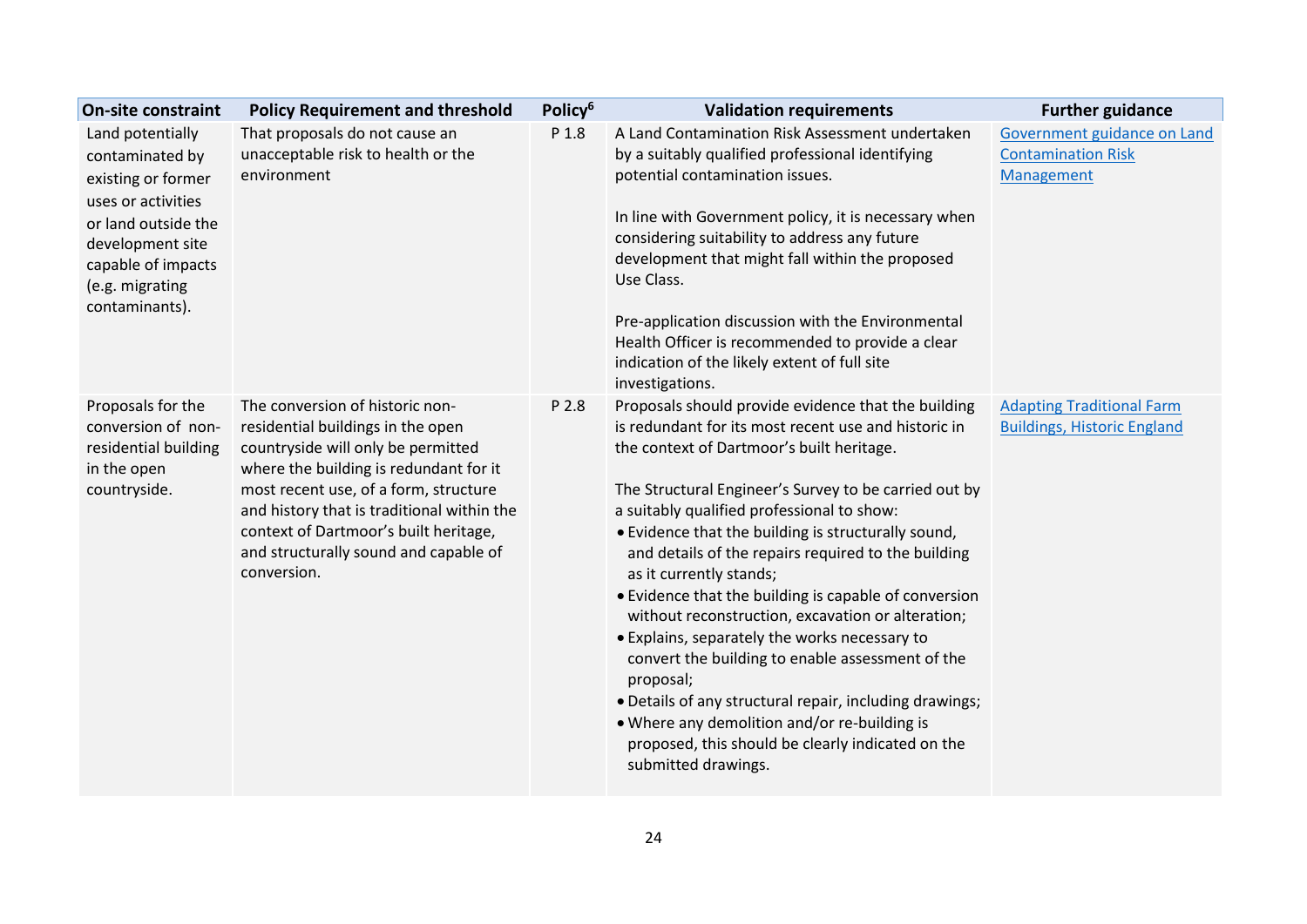| <b>On-site constraint</b>                                                                                                                                                                                                     | <b>Policy Requirement and threshold</b>                                                                                                                                                                                                                                                                                                                                                            | Policy <sup>6</sup>        | <b>Validation requirements</b>                                                                                                                                                                                                                                                                                                                                                                                                                                                                                                                                                                                                                                                                                                                                                                                  | <b>Further guidance</b>                                                                                                                                                                                                                                                                             |
|-------------------------------------------------------------------------------------------------------------------------------------------------------------------------------------------------------------------------------|----------------------------------------------------------------------------------------------------------------------------------------------------------------------------------------------------------------------------------------------------------------------------------------------------------------------------------------------------------------------------------------------------|----------------------------|-----------------------------------------------------------------------------------------------------------------------------------------------------------------------------------------------------------------------------------------------------------------------------------------------------------------------------------------------------------------------------------------------------------------------------------------------------------------------------------------------------------------------------------------------------------------------------------------------------------------------------------------------------------------------------------------------------------------------------------------------------------------------------------------------------------------|-----------------------------------------------------------------------------------------------------------------------------------------------------------------------------------------------------------------------------------------------------------------------------------------------------|
| An existing<br>dwelling to be<br>demolished and<br>replaced                                                                                                                                                                   | Replacement homes will be permitted<br>provided they will lead to:<br>• Removal of a dilapidated dwelling;<br>or<br>• A significant improvement in energy<br>efficiency which could not be<br>achieved by modification or<br>adaptation of the existing dwelling;<br>and<br>The building is not on or would not be a<br>candidate for inclusion on the Historic<br><b>Environment Record (HER)</b> | P 3.8                      | The application should be supported by a statement<br>that identifies clear reasons and provides<br>commentary on why removal of the existing building<br>is considered to be justified in the context of the<br>policy criteria. This should include explanation of the<br>design process and environmental and energy<br>efficiency benefits of the scheme.<br>Applications should provide:<br>• an assessment of the energy efficiency of the<br>existing and proposed dwelling in order to<br>demonstrate a significant uplift in energy;<br>• commentary on whether the efficiency gains could<br>be achieved through modification or adaptation of<br>the existing dwelling; and<br>• commentary on whether the efficiency<br>improvements justify the loss of the existing<br>dwelling's embodied energy |                                                                                                                                                                                                                                                                                                     |
| <b>Listed Building</b><br>Consent and<br>applications<br>affecting<br>Heritage Asset(s)<br>(including<br>Conservation<br>Areas, Listed<br>Buildings,<br>Scheduled<br>Monuments,<br><b>Registered Parks</b><br>and Gardens and | All development must conserve and/or<br>enhance heritage assets and their<br>settings.                                                                                                                                                                                                                                                                                                             | SP 2.7<br>SP 2.8<br>SP 2.9 | A Statement of Heritage Significance prepared by a<br>suitably qualified and experienced heritage<br>specialist.<br>The Statement should provide an analysis of the<br>significance of archaeology, the history and<br>architecture of the building/structure, the principles<br>of and justification for the proposed works and an<br>assessment of their impact on the special interest or<br>significance of the listed building or structure, its<br>setting and the setting of adjacent listed buildings.<br>The scope and degree of detail necessary in the<br>written Statement will vary according to particular<br>circumstances of each application. Section 2.7 of                                                                                                                                   | <b>Gov.uk Panning Guidance:</b><br><b>Historic Environment</b><br><b>Historic England, Statements</b><br>of Heritage Significance<br><b>Devon Historic Environment</b><br>Record<br>DNPA has published a series of<br><b>Conservation Area Character</b><br>Appraisals which can be<br>referred to. |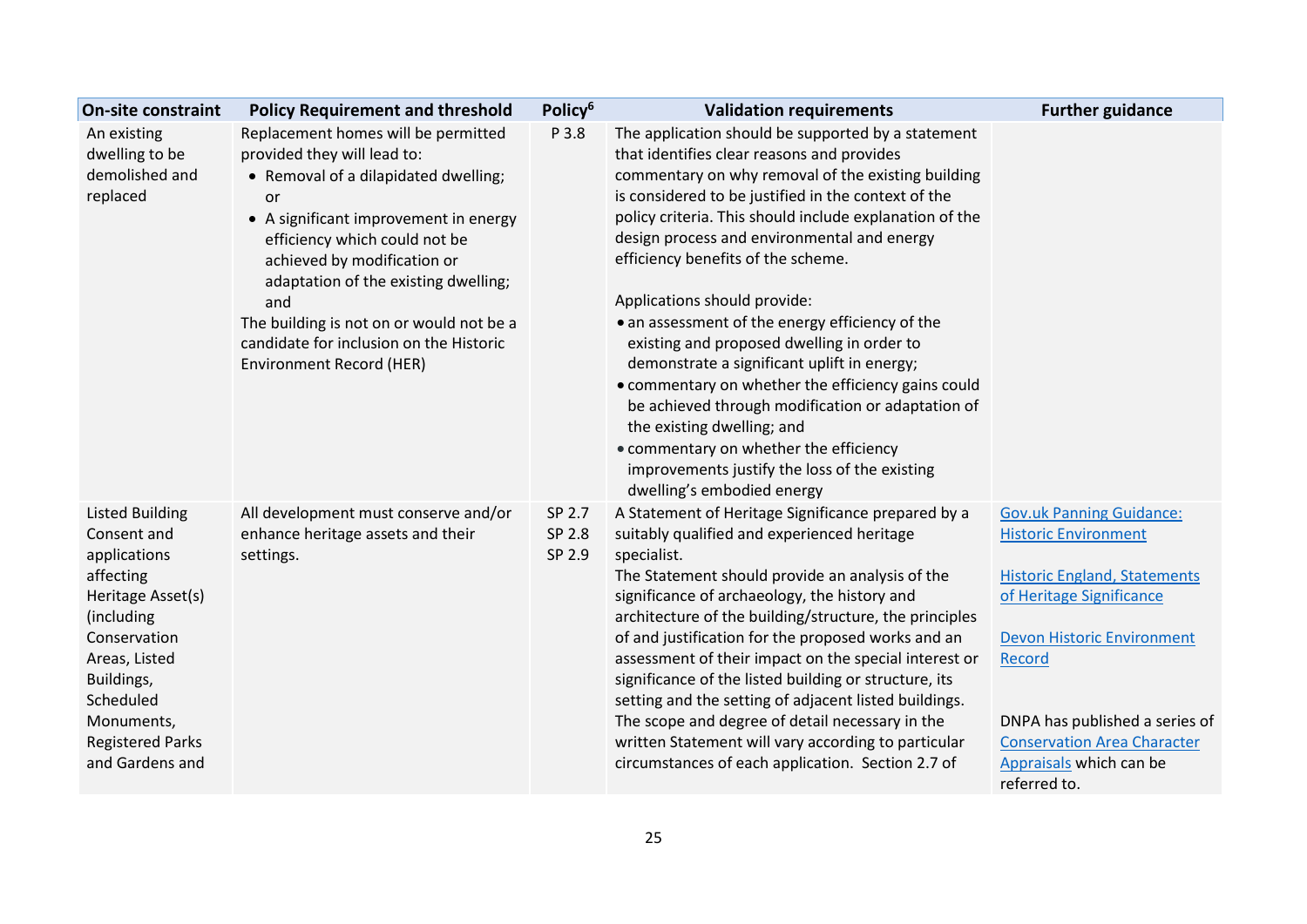| <b>On-site constraint</b>                                                                                         | <b>Policy Requirement and threshold</b>                                                                                                      | Policy <sup>6</sup> | <b>Validation requirements</b>                                                                                                                                                                                                                                                                                                                                                               | <b>Further guidance</b>                                                                                                                                                                 |
|-------------------------------------------------------------------------------------------------------------------|----------------------------------------------------------------------------------------------------------------------------------------------|---------------------|----------------------------------------------------------------------------------------------------------------------------------------------------------------------------------------------------------------------------------------------------------------------------------------------------------------------------------------------------------------------------------------------|-----------------------------------------------------------------------------------------------------------------------------------------------------------------------------------------|
| non-designated<br>heritage assets).                                                                               |                                                                                                                                              |                     | the Local Plan and the Glossary provides further<br>information.                                                                                                                                                                                                                                                                                                                             |                                                                                                                                                                                         |
|                                                                                                                   |                                                                                                                                              |                     | Proposals which harm or have a negative impact on<br>a heritage asset will need to provide 'clear and<br>convincing justification' as to why the proposals are<br>acceptable, will need to explain what amendments<br>to the proposal have been undertaken to minimise<br>(or mitigate) the impact, and set out the public<br>benefits of the scheme. See the NPPF and NPPG for<br>guidance. |                                                                                                                                                                                         |
|                                                                                                                   |                                                                                                                                              |                     | The Statement of Heritage Significance must include<br>reference and review of relevant entries on the<br>Dartmoor Historic Environment Record (HER).<br>In some instances, a desk top evaluation of the<br>archaeological value and potential of the site will be                                                                                                                           |                                                                                                                                                                                         |
|                                                                                                                   |                                                                                                                                              |                     | required to be submitted with the application.                                                                                                                                                                                                                                                                                                                                               |                                                                                                                                                                                         |
| Where proposals<br>would have<br>significant<br>transport<br>implications,<br>including all major<br>applications | Applications should be supported by an<br>appropriate level of transport survey<br>and assessment to inform the decision-<br>making process. | P 4.3               | A Transport Assessment carried out by a suitably<br>qualified professional to illustrate accessibility to the<br>site by all modes of transport, and the likely modal<br>split of journeys to and from the site. It should also<br>give details of proposed measures to improve access<br>by public transport, walking and cycling.                                                          | Devon County Council, the<br>Highway Authority, should be<br>contacted for further advice<br>on traffic management issues.<br>https://www.devon.gov.uk/pl<br>anning/apply-for-planning- |
|                                                                                                                   |                                                                                                                                              |                     | For smaller schemes a Transport Statement is likely<br>to be sufficient which should simply outline the                                                                                                                                                                                                                                                                                      | permission/get-help-with-an-<br>application/guidance-for-                                                                                                                               |
|                                                                                                                   |                                                                                                                                              |                     | transport aspects of the application.                                                                                                                                                                                                                                                                                                                                                        | applicants/                                                                                                                                                                             |
|                                                                                                                   |                                                                                                                                              |                     | Where applicants have the potential to affect                                                                                                                                                                                                                                                                                                                                                |                                                                                                                                                                                         |
|                                                                                                                   |                                                                                                                                              |                     | national highways (A30 or A38) applicants are                                                                                                                                                                                                                                                                                                                                                | <b>National Planning Practice</b>                                                                                                                                                       |
|                                                                                                                   |                                                                                                                                              |                     | encouraged to engage in pre-application discussions                                                                                                                                                                                                                                                                                                                                          | guidance on Travel Plans,                                                                                                                                                               |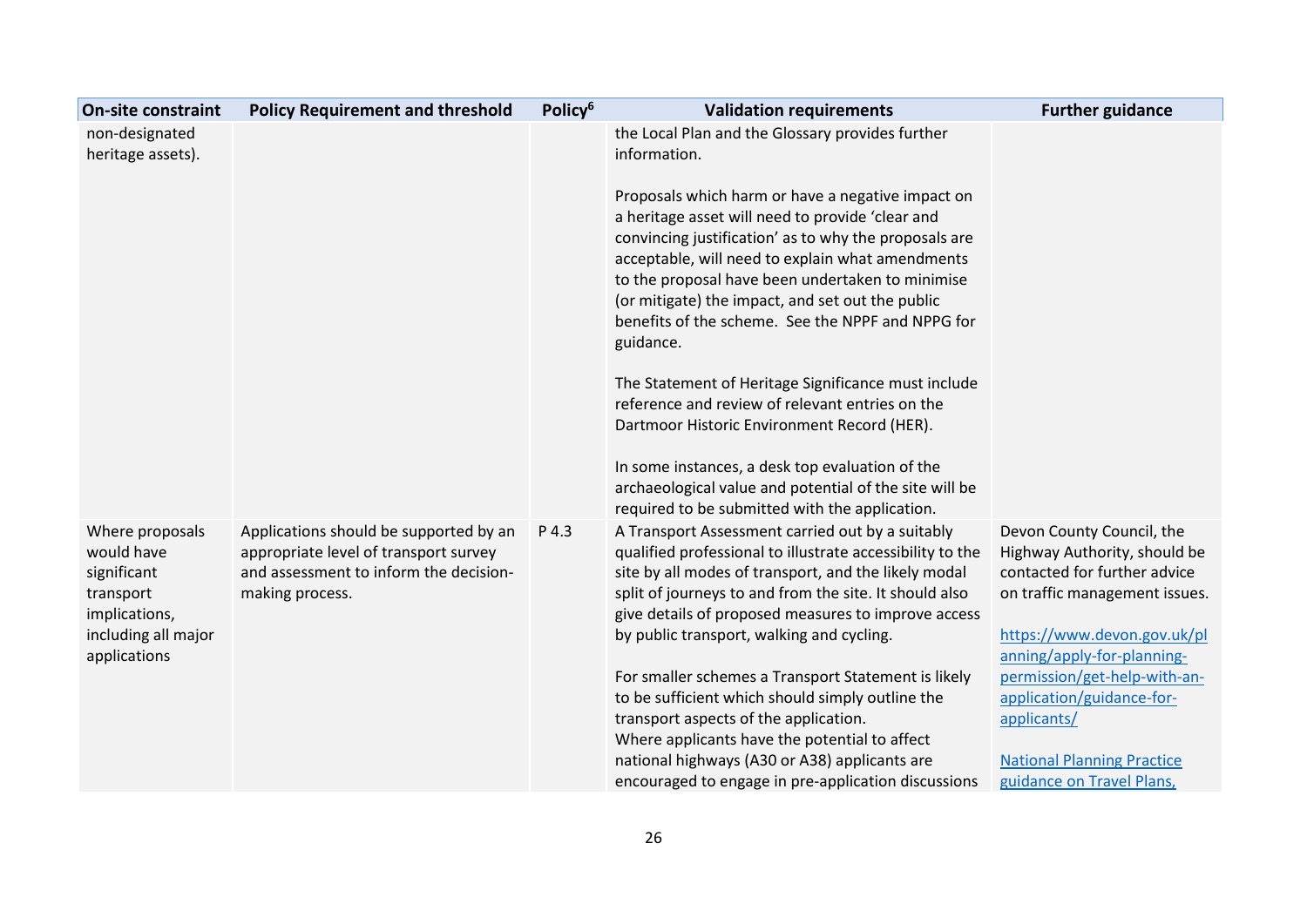| <b>On-site constraint</b>                                                                                                        | <b>Policy Requirement and threshold</b>                                               | Policy <sup>6</sup> | <b>Validation requirements</b>                                                                                                                                                                                                                                                                                                                                                                                                            | <b>Further guidance</b>                                                                              |
|----------------------------------------------------------------------------------------------------------------------------------|---------------------------------------------------------------------------------------|---------------------|-------------------------------------------------------------------------------------------------------------------------------------------------------------------------------------------------------------------------------------------------------------------------------------------------------------------------------------------------------------------------------------------------------------------------------------------|------------------------------------------------------------------------------------------------------|
|                                                                                                                                  |                                                                                       |                     | with National Highways to establish the scope of any<br>transport statement/assessment that may be<br>required to support an application.                                                                                                                                                                                                                                                                                                 | <b>Transport Assessments and</b><br><b>Statements</b>                                                |
| Proposals likely to<br>have a significant<br>landscape or visual<br>impact.                                                      | That development conserves and<br>enhances the character of the Dartmoor<br>landscape | SP 2.1              | A Landscape and Visual Impact Assessment (LVIA). It<br>should cover the physical impact that the<br>development will have on the landscape including<br>the wider impact on public viewpoints and<br>residential amenity.<br>In assessing landscape character reference should be                                                                                                                                                         | <b>Dartmoor Landscape</b><br><b>Character Assessment</b><br>Landscape Institute Guidance<br>on LVIAs |
|                                                                                                                                  |                                                                                       |                     | made to Dartmoor National Park's Landscape<br>Character Assessment, Devon County Council's<br>Devon Landscape Character Assessment and Natural<br>England's National Character Area profiles.<br>The scope and detail of an LVIA will be dependent on<br>the scale and impact of the development. While a<br>Major scheme will require a full assessment, a<br>simple statement with photographs may suffice for<br>smaller developments. |                                                                                                      |
|                                                                                                                                  |                                                                                       |                     | DNPA's Trees and Landscape Officer can advise on<br>the content of an LVIA if required.                                                                                                                                                                                                                                                                                                                                                   |                                                                                                      |
| Developments<br>(including the<br>change of use of<br>land) where trees<br>are present on the<br>site or adjacent to<br>the land | That development conserves and<br>enhances the character of the Dartmoor<br>landscape | P 2.1               | A Tree survey undertaken by a qualified<br>Arboriculturist evidencing the following:<br>• The location of trees to be felled or retained<br>marked clearly on a plan with an accompanying<br>schedule providing full information on the amenity<br>value of each tree together with details of species,<br>size, age and condition.<br>• A tree constraints plan showing root protection<br>area and the canopy spread of the tree(s)     |                                                                                                      |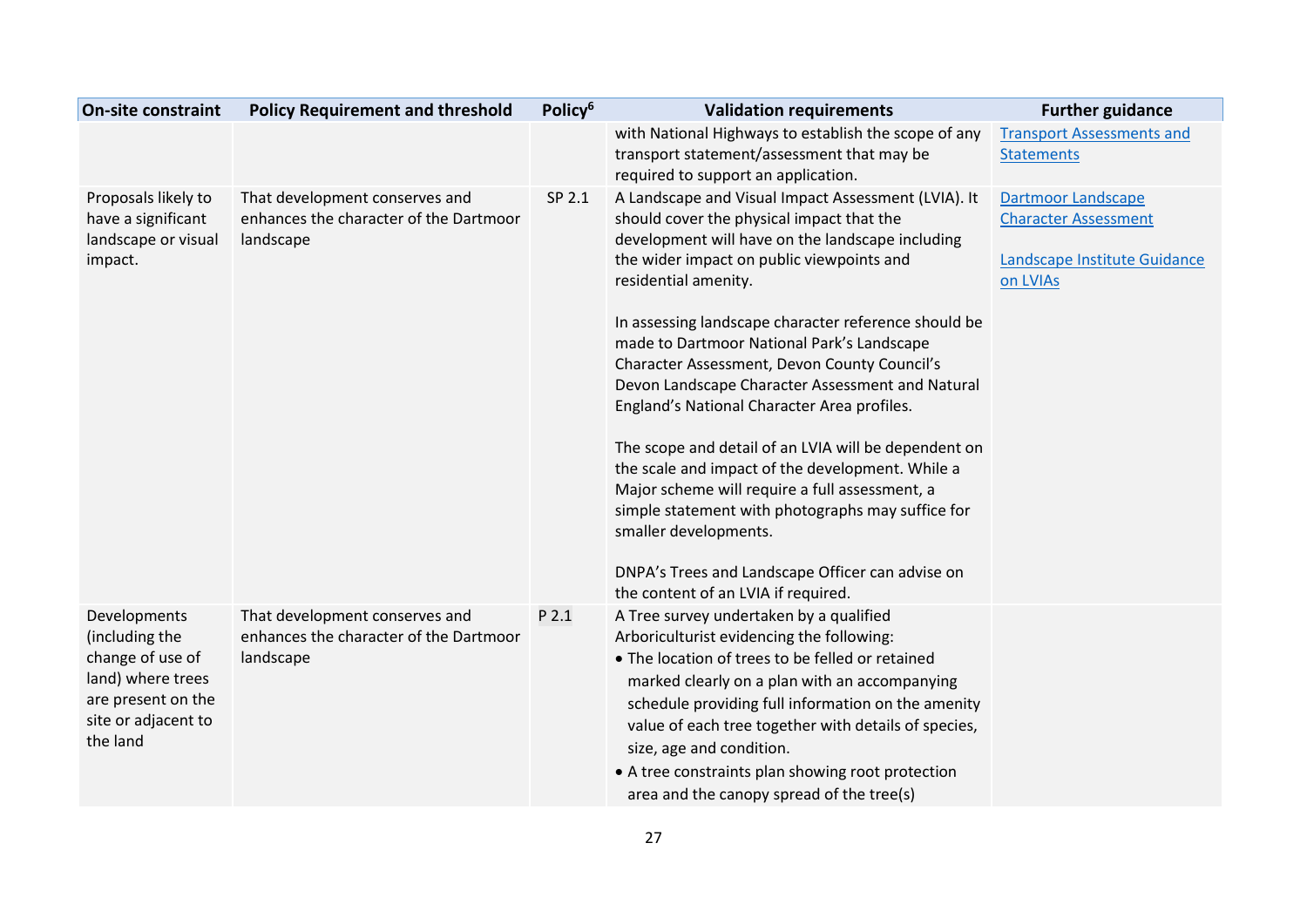| <b>On-site constraint</b>                                                                                                                   | <b>Policy Requirement and threshold</b>                                                                                                                       | Policy <sup>6</sup> | <b>Validation requirements</b>                                                                                                                                                                                                                                                                                                                                                                                             | <b>Further guidance</b>                                                                |
|---------------------------------------------------------------------------------------------------------------------------------------------|---------------------------------------------------------------------------------------------------------------------------------------------------------------|---------------------|----------------------------------------------------------------------------------------------------------------------------------------------------------------------------------------------------------------------------------------------------------------------------------------------------------------------------------------------------------------------------------------------------------------------------|----------------------------------------------------------------------------------------|
|                                                                                                                                             |                                                                                                                                                               |                     | • An arboricultural method statement and Tree<br>Protection Plan detailing the measures to be taken<br>to protect the trees during construction<br>. Works to any trees, directly affected by the<br>development<br>For larger applications it will also be appropriate to<br>provide details of the landscape strategy for the site,<br>including areas of new planting.                                                  |                                                                                        |
| Applications which<br>seek to develop<br>land currently used<br>as<br>open/recreational<br>space or for<br>community<br>services/facilities | To justify the loss of open space, sports<br>facilities, and community<br>services/facilities                                                                 | SP 4.1<br>SP 4.2    | Plans submitted should show any areas of existing or<br>proposed open space within or adjoining the<br>application site                                                                                                                                                                                                                                                                                                    | <b>National Planning Policy</b><br>Framework Para 99                                   |
| Development<br>which could disturb<br>land that may be<br>unstable.                                                                         | That development is suitable for its<br>proposed use taking account of ground<br>conditions and any risks arising from<br>land instability and contamination. | P 1.8               | An Unstable Land/Stability Report. A desk top survey<br>should be carried out to establish the previous use<br>of the land. If the report highlights a potential for<br>instability a detailed report should be commissioned<br>by a competent person to identify all known hazards<br>and provide a detailed remediation strategy to<br>address any issues and confirm that the site is<br>suitable for the proposed use. |                                                                                        |
| Applications for<br>new development<br>(except for<br>household<br>extensions).                                                             | All development must show it is<br>deliverable, with connection to<br>appropriate utilities infrastructure.<br>Proposals which do not connect to              | SP 1.2              | The proposed water supply and drainage should be<br>shown on the submitted plans and a Utilities<br>Statement should:<br>provide details of how the development will<br>connect to existing utility infrastructure systems                                                                                                                                                                                                 | Where required, the<br>Environment Agency's FDA1<br>form must be used; available<br>at |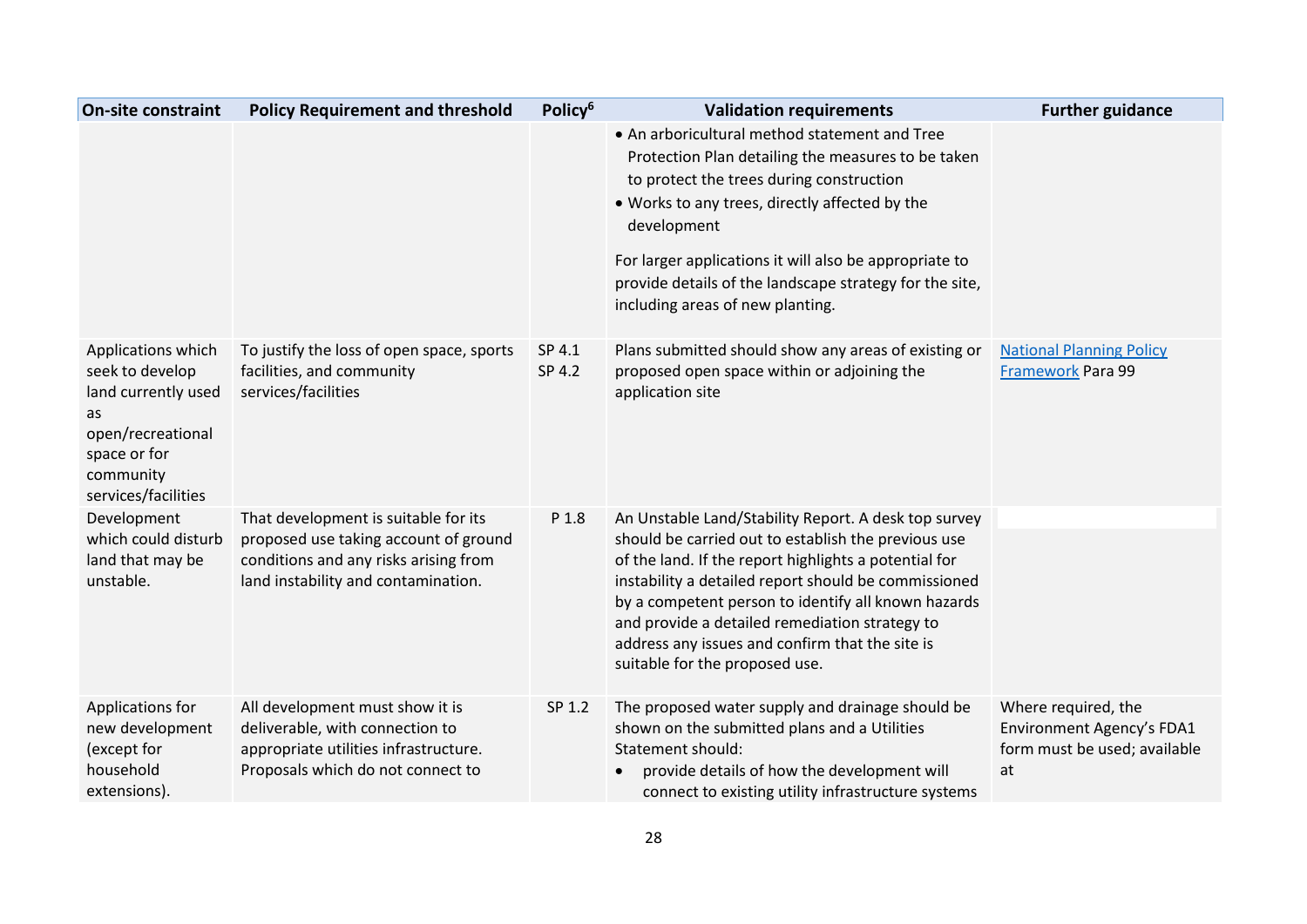| <b>On-site constraint</b>                                                      | <b>Policy Requirement and threshold</b>                                                                      | Policy <sup>6</sup>             | <b>Validation requirements</b>                                                                                                                                                                                                                                                                                                                                                                                                                                                                                                                                                                                                                                                                                                                                                                                                                                                                                                                                                                                                                                                                                                                                                                                                               | <b>Further guidance</b>                                                                   |
|--------------------------------------------------------------------------------|--------------------------------------------------------------------------------------------------------------|---------------------------------|----------------------------------------------------------------------------------------------------------------------------------------------------------------------------------------------------------------------------------------------------------------------------------------------------------------------------------------------------------------------------------------------------------------------------------------------------------------------------------------------------------------------------------------------------------------------------------------------------------------------------------------------------------------------------------------------------------------------------------------------------------------------------------------------------------------------------------------------------------------------------------------------------------------------------------------------------------------------------------------------------------------------------------------------------------------------------------------------------------------------------------------------------------------------------------------------------------------------------------------------|-------------------------------------------------------------------------------------------|
|                                                                                | mains drainage must be justified in<br>accordance with the drainage hierarchy.                               |                                 | (electricity, gas, telecommunication and water<br>supply, including foul and surface water<br>drainage systems).<br>demonstrate that the development will not<br>result in undue pressure on the delivery of those<br>services.<br>For larger developments, there may be a need to<br>consider new infrastructure.<br>Early discussion of this issue will identify potential<br>shortfalls which may require direct provision or off-<br>site contributions to improve service provision.<br>Evidence submitting the justification for the<br>application of non-mains drainage systems following<br>the drainage hierarchy: first package treatment<br>plants should be considered, then septic tanks, with<br>the use of cesspools as a last resort.<br>If the use of a cesspool or the avoidance of an<br>existing mains connection within 30m is deemed<br>necessary, evidence must be submitted to fully<br>justify this decision.<br>In addition to Planning Permission and Building<br>Regulation approval you may also require an<br>Environmental Permit from the Environment Agency<br>(EA). The granting of Planning Permission or Building<br>Regulation approval does not guarantee the granting<br>of an Environmental Permit. | https://www.gov.uk/governm<br>ent/publications/foul-<br>drainage-assessment-form-<br>fda1 |
| Applications<br>claiming Vacant<br><b>Building Credit (for</b><br>developments | National policy provides an incentive for<br>brownfield development on sites<br>containing vacant buildings. | Local<br>Plan<br>para<br>3.1.13 | Where a vacant building is brought back into use or<br>is demolished to be replaced by a new building, a<br>financial credit can be claimed, equivalent to the<br>existing gross floorspace of relevant vacant buildings                                                                                                                                                                                                                                                                                                                                                                                                                                                                                                                                                                                                                                                                                                                                                                                                                                                                                                                                                                                                                     | The following link:<br>https://www.gov.uk/<br>guidance/planning-<br>obligations.          |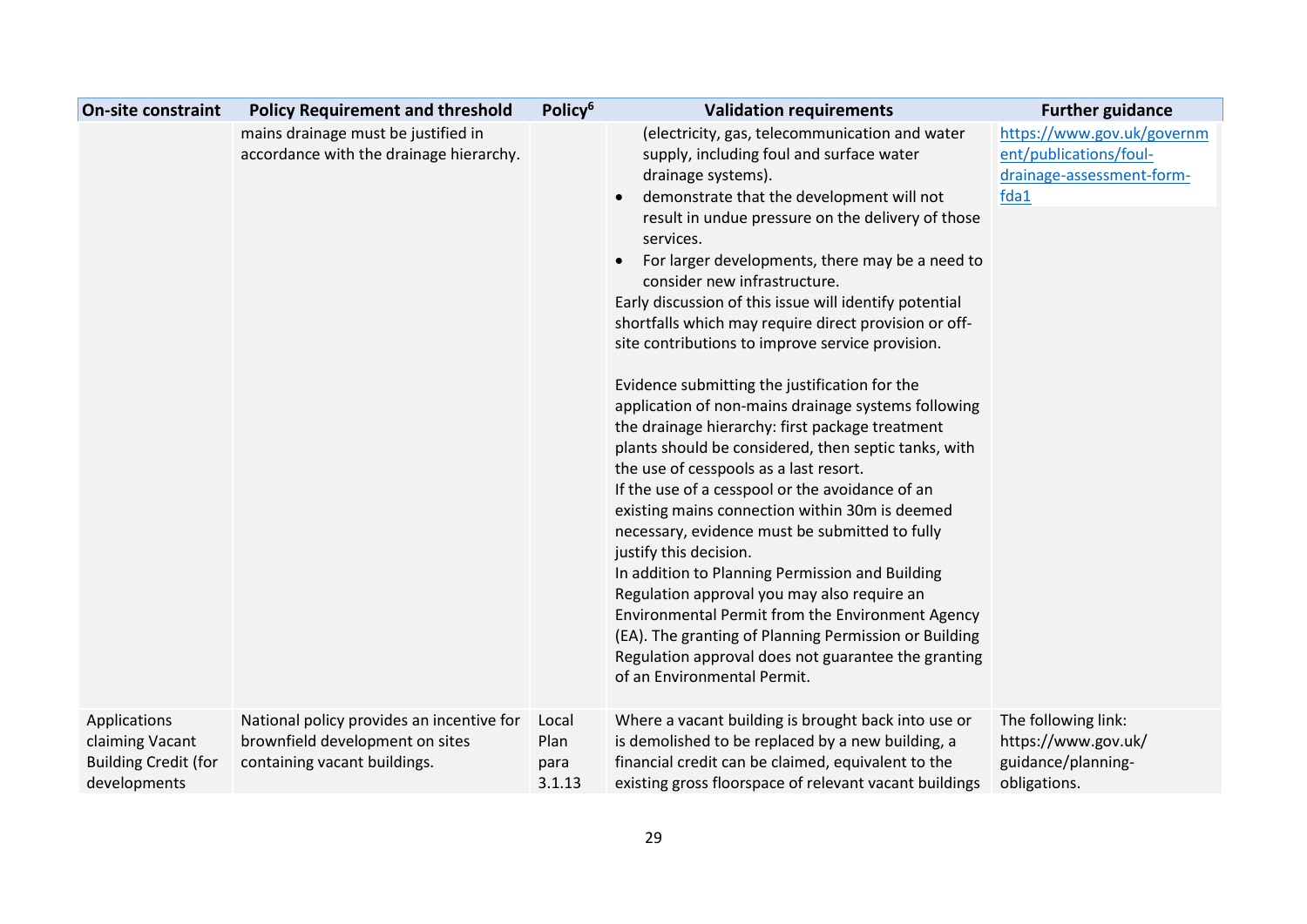| <b>On-site constraint</b>                                                                                              | <b>Policy Requirement and threshold</b>                                           | Policy <sup>6</sup>   | <b>Validation requirements</b>                                                                                                                                                                                                                                                                                                                                                                                                                                                                                                                                                                                                                                                                                  | <b>Further guidance</b> |
|------------------------------------------------------------------------------------------------------------------------|-----------------------------------------------------------------------------------|-----------------------|-----------------------------------------------------------------------------------------------------------------------------------------------------------------------------------------------------------------------------------------------------------------------------------------------------------------------------------------------------------------------------------------------------------------------------------------------------------------------------------------------------------------------------------------------------------------------------------------------------------------------------------------------------------------------------------------------------------------|-------------------------|
| proposed on<br>brownfield<br>development sites<br>containing vacant<br>buildings)                                      |                                                                                   |                       | when the Authority calculates any affordable<br>housing contribution which will be sought.<br>Affordable housing contributions may be required<br>for any increase in floorspace. In such instances, a<br>Vacant Building Credit statement is required.                                                                                                                                                                                                                                                                                                                                                                                                                                                         |                         |
| Developments<br>which have the<br>potential to cause<br>significant adverse<br>noise impacts                           | To protect local amenity and the natural<br>environment in Dartmoor National Park | P 1.7<br>and<br>P 2.2 | A Noise Impact Assessment produced by a suitably<br>competent acoustic consultant. It should be based<br>on physical measurement surveys rather than<br>predictive modelling. It will be necessary to confirm<br>the noise emissions of proposed new plant and<br>equipment, either from reliable manufacturers' data<br>or by undertaking measurements of existing facilities<br>elsewhere, rather than relying on assumed noise<br>emissions. Assessment methods and reporting<br>should conform to BS 7445:2003, other relevant<br>British Standards and established good practice. It is<br>advisable to discuss requirements with the<br>Environmental Health Officer and/or the Authority's<br>Ecologist. |                         |
| Developments<br>which have the<br>potential to cause<br>significant adverse<br>impact on air, soil<br>or water quality | To protect local amenity and the natural<br>environment in Dartmoor National Park | P 1.7<br>and<br>P 2.2 | Air, Soil and/or Water Quality Assessments should<br>be produced by a suitably competent professional.<br>The following should form part of air, soil and water<br>quality assessments:<br>• A description of baseline conditions and any air,<br>soil or water quality concerns affecting the area,<br>and how these could change both with and<br>without the proposed development;<br>• sensitive habitats (including designated sites of<br>importance for biodiversity);                                                                                                                                                                                                                                   |                         |